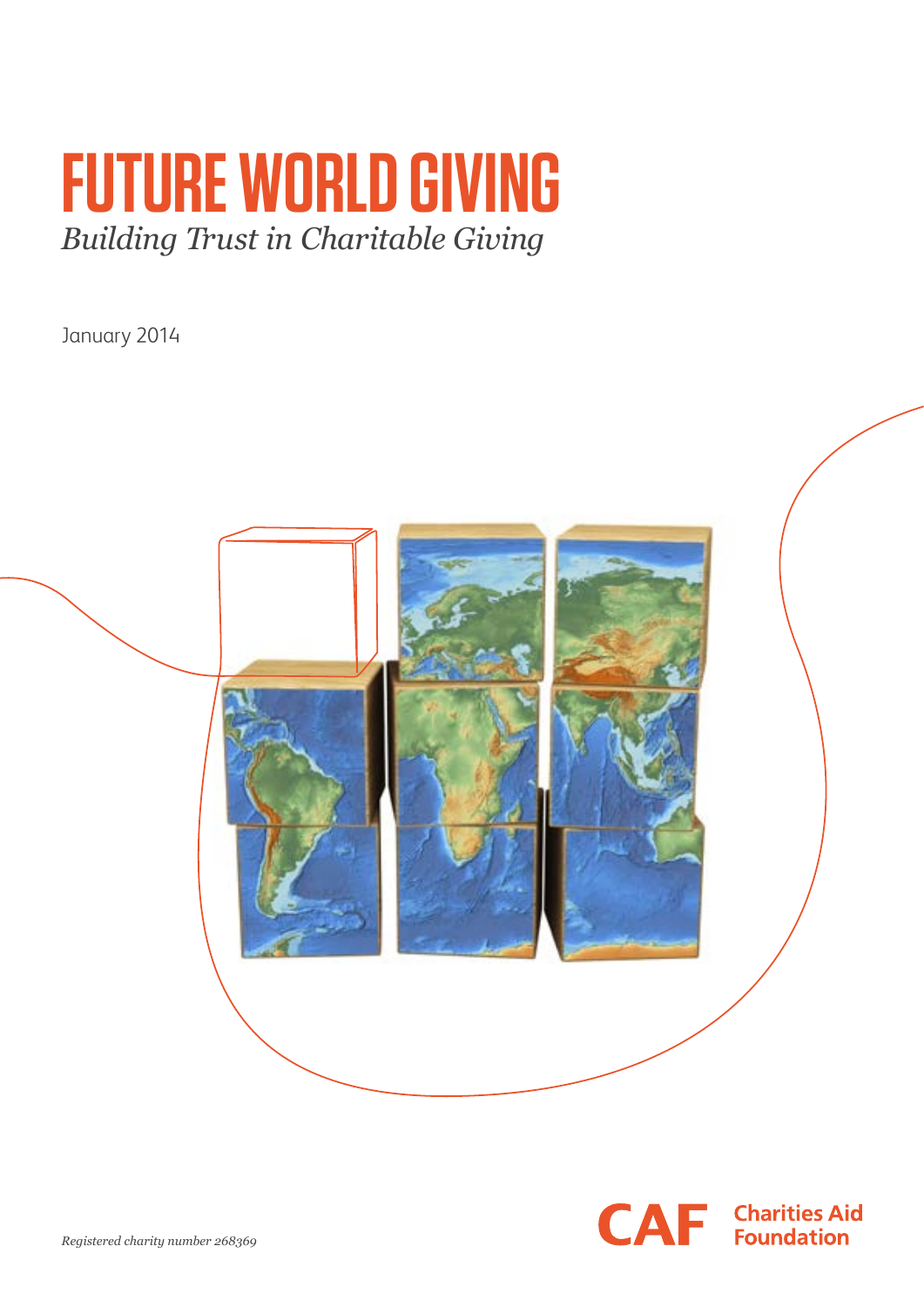## *About Charities Aid Foundation*

Charities Aid Foundation (CAF) is an international charity registered in the UK. Its mission is to motivate society to give ever more effectively and help transform lives and communities around the world. CAF advises on and distributes charitable funds around the world and has offices in nine countries: Australia, Brazil, Bulgaria, India, Russia, Singapore, South Africa, the UK and the United States of America.

### *About the Future World Giving project*

Future World Giving is an ambitious CAF project with a positive message: that if governments act now the future of philanthropy could be bright, with people all over the world engaging in supporting a vibrant civil society and addressing social needs. During the course of the project we will produce a framework of recommendations to governments on how they can create an enabling environment for widespread engagement in the act of giving. CAF will produce three reports looking at evidence on how policies implemented by governments around the world have helped or held back philanthropic giving in three crucial areas: Building Trust in Civil Society, Supporting an Independent Civil Society and Motivating People to Give. This report focuses on the first of those themes.

To read other Future World Giving reports and to keep up to date with the latest trends in global giving visit www.futureworldgiving.org

### *About the World Giving Index*

The World Giving Index is the largest annual study into charitable behaviour across the globe. The 2013 World Giving Index was based on interviews with over 155,000 people in 135 countries. It was conducted by the polling organisation Gallup, as part of their World Poll survey. The Index is based on an average of three measures of giving behaviour – the percentage of people who donate money to charity, volunteer their time, and help a stranger, in a typical month.

Copyright © Charities Aid Foundation 2013

All rights reserved. No part of this publication may be reproduced, stored in a retrieval system, or transmitted in any form or by any means, including electronic, mechanical, photocopying, recording or otherwise, without the prior written permission of the copyright owner.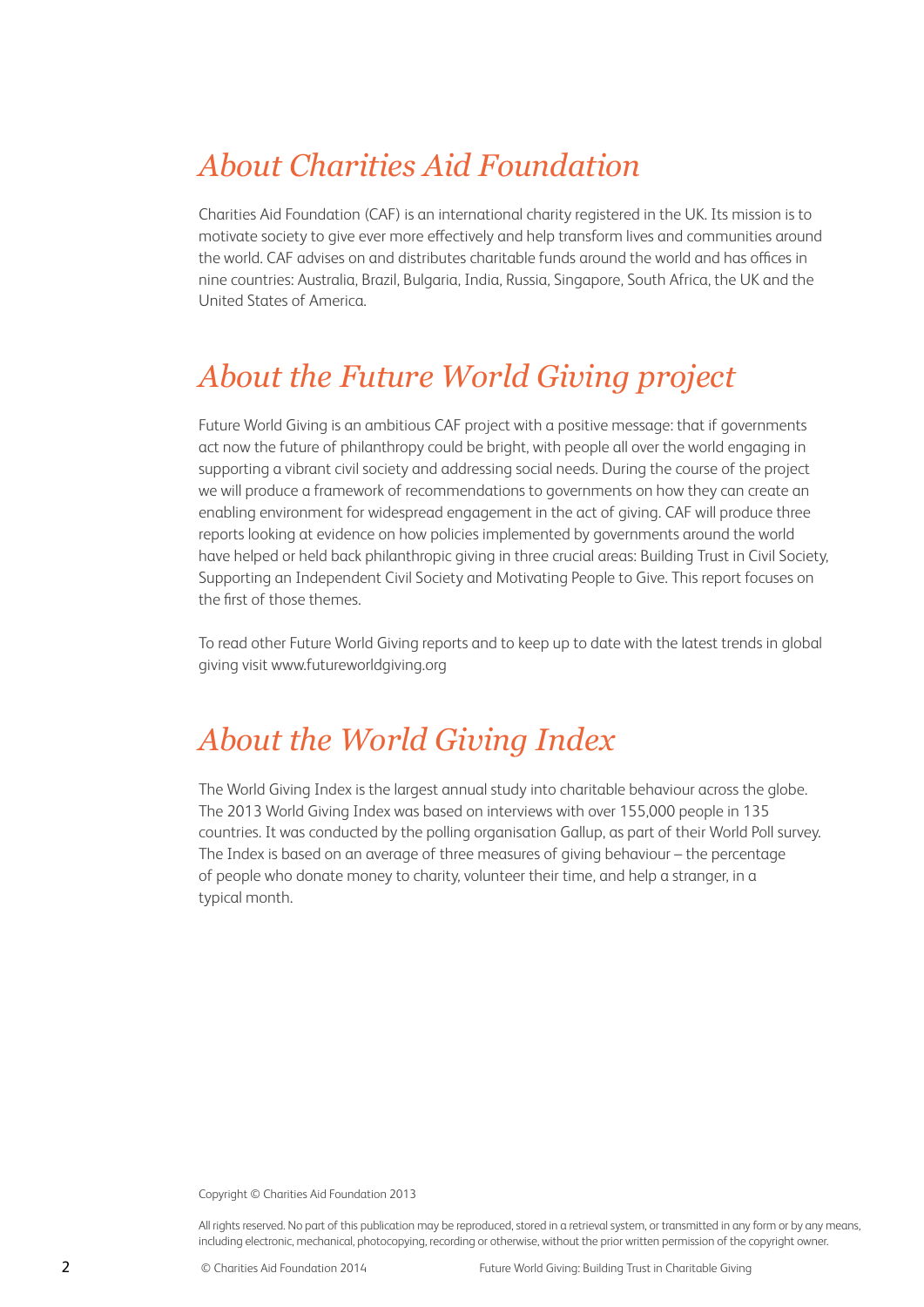### *Contents*

| Foreword                                                                                     | $\overline{4}$       |
|----------------------------------------------------------------------------------------------|----------------------|
| <b>Executive Summary</b>                                                                     | 5                    |
| Summary of Recommendations                                                                   | 6                    |
| Introduction                                                                                 | 10                   |
| The Nature of Trust in Not-For-Profits                                                       | 11                   |
| Registration                                                                                 | 13                   |
| Regulation<br>Focus On: South Africa<br><b>Independent Regulation</b><br>Focus On: Australia | 16<br>18<br>21<br>24 |
| <b>Assigning Status</b><br>Focus On: China                                                   | 26<br>28             |
| Regulating Foreign and Foreign Funded Organisations<br>Focus On: Russia                      | 30<br>32             |
| <b>Regulating Organisations Operating Abroad</b>                                             | 34                   |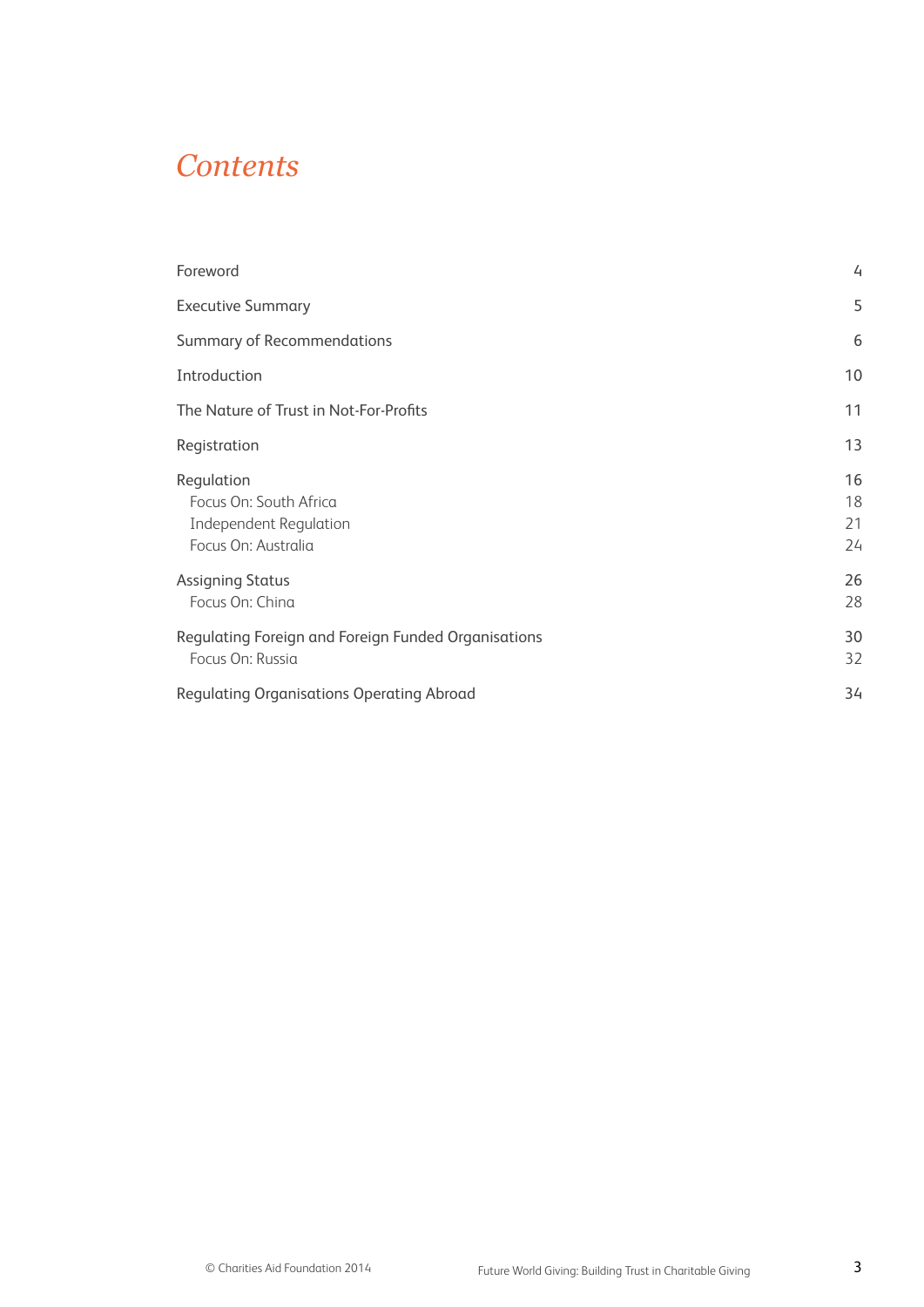### *Foreword*

Public trust is one of the most valuable commodities that any not-for-profit organisation can have, and the degree to which people trust these organisations may have a huge bearing on how willing they are to give to them. Hence the importance of this, the first of three thematic reports of the Future World Giving project, which focuses on what governments can do to improve public trust in giving and the extent to which government policies around the world have helped or hindered not-for-profit organisations to earn the trust of the public. We believe that the recommendations in this report offer a template that governments can use to identify what they can do to create an environment in which people can trust and engage fully with not-for-profit organisations.

Since 2010 Charities Aid Foundation (CAF) has published annually the World Giving Index, which gives comparative data on charitable giving and volunteering around the world. The focus on levels of participation in giving, rather than the overall financial value of donations, allows us to measure the relative health of a country's culture of generosity. Whilst the amount of money generated through philanthropic donations is clearly important, it is essential that we consider the wider benefits of mass engagement in philanthropy, which improves the wellbeing of donors as well as benefitting society more broadly.

Although the World Giving Index has stimulated national and international debate around charitable giving, it also raises important questions. Understanding the factors that drive giving, and the barriers which restrict it, continues to present a real challenge for policy makers looking to develop the culture of philanthropy within their own country.

When not-for-profit organisations are able to earn the trust of the public, this attracts higher levels of engagement and resources with which to tackle social problems in ways which compliment the actions of the state. But the benefits of public trust in giving can run deeper still. Because trusted not-for-profit organisations create a civic infrastructure that allows for the representation of differing views, helping to connect public to decision makers and legitimising state representation.

The world is witnessing one of the most radical changes in human history as millions of people are moving from a life of subsistence and poverty to one of relative affluence. Governments should act now to create the conditions that will allow the next generation of potential donors realise their collective potential to transform society through giving.

The Law

Dr John Low Chief Executive, Charities Aid Foundation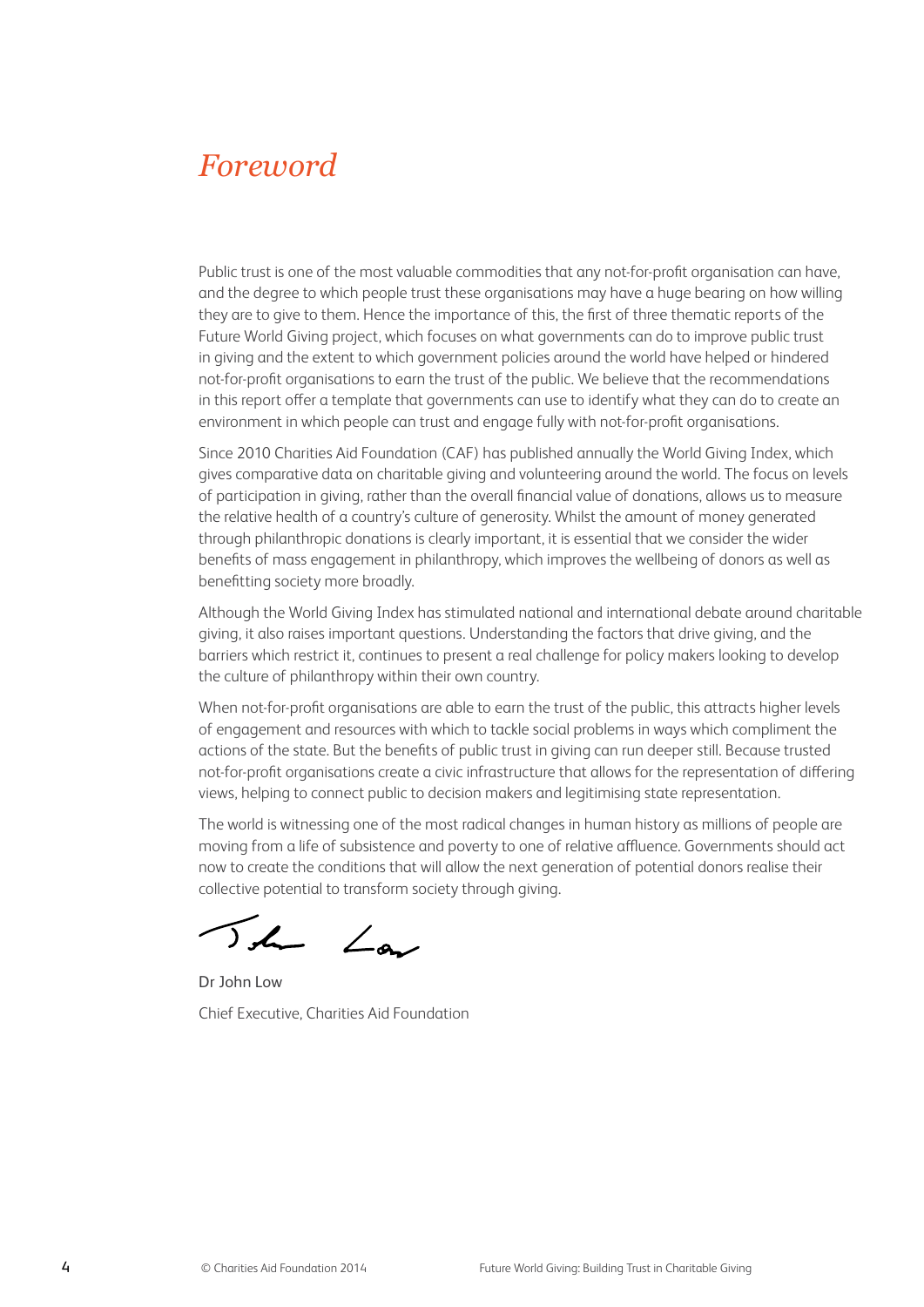### *Executive Summary*

Charities Aid Foundation (CAF) believes that everyone has the right to engage in charitable giving and that societies benefit from that engagement.

The number of middle-class<sup>1</sup> people globally is projected to grow by 165 per cent by 2030 according to OECD data, with their spending power set to grow by 161 per cent over the same period.2 70 per cent of this growth is forecast to occur outside the traditional philanthropic centres of Europe and North America. We believe that if governments put policies in place which help to build public trust in not-for-profit organisations, the results could be transformative, not only for their beneficiaries, but for the health of civil society more widely. Were the middle classes to donate an average of 1 per cent of their annual spending to charity in 2030, they would contribute an estimated \$550 billion to civil society per year.<sup>3</sup> To bring about this positive future we must act quickly to put the conditions in place that enable such a growth in giving.

It is human nature to work together to solve problems, indeed it has been fundamental to the success of our species. But more than that our compulsion to help others often overwrites our self interest. When Jean-Jacques Rousseau spoke of an "innate repugnance at seeing a fellow-creature suffer" in 1754<sup>4</sup> he identified a fundamental element of human nature that is as true now as it was then. In all cultures and all religions there are traditions and social norms for giving. This leads us to ask *"why do people in some countries give more than others?"*

The state of the global economy is obviously an important factor in determining how much money and time people around the world are able to give to good causes. However, as CAF's World Giving Index 2013<sup>5</sup> shows, economic conditions alone cannot account for levels of giving: there are obviously other factors at play. The purpose of the Future World Giving project is to identify some of these factors and consider how they can be harnessed to encourage charitable behaviour.

The focus of this report is trust. In order for people to give money to charity, it is clear that they must trust that charitable organisations are legitimate and will make effective use of their money. Governments have a vital role to play because they are responsible for the legislation and regulation that governs civil society organisations. This report argues that governments, particularly in emerging economies, should act now to create an enabling environment that encourages the next generation of increasingly affluent citizens to engage in giving to causes that have earned their trust.

Clearly building trust in civil society is not solely the job of governments. Donors, grant-makers and not-for-profit organisations all have a significant role to play in practicing good governance, measuring and communicating impact by publishing and sharing data transparently, and earning public trust by being accountable for their actions. However, we must not fall into the trap of thinking that governments have no role to play – what is important is that we understand what this role is.

It is not the job of governments to 'build' trust in not-for-profits, because trust cannot be built, rather, it must be earned. The mistaken belief that they do need to build trust leads some governments

<sup>1</sup> In these calculations we use the definition of middle class given by Homi Kharas of the Brookings Institute: *"those households with daily expenditures between USD10 and*  USD100 per person in purchasing power parity terms [...]. Defined in this way, the global middle class excludes those who are considered poor in the poorest advanced *countries and those who are considered rich in the richest advanced country."*

<sup>2</sup> Kharas H, Working Paper No. 285, *The Emerging Middle Class in Developing Countries*, OECD Development Centre, 2010

<sup>3</sup> Pickering. A, *Future World Giving: Unlocking the potential of Global Philanthropy*, Charities Aid Foundation, 2013,

**https://www.cafonline.org/publications/2013-publications/future-world-giving.aspx**

<sup>4</sup> Rousseau. J. J, *Discourse on the Origin and Basis of Inequality Among Men*, 1754

<sup>5 2013</sup> World Giving Index, Charities Aid Foundation, 2013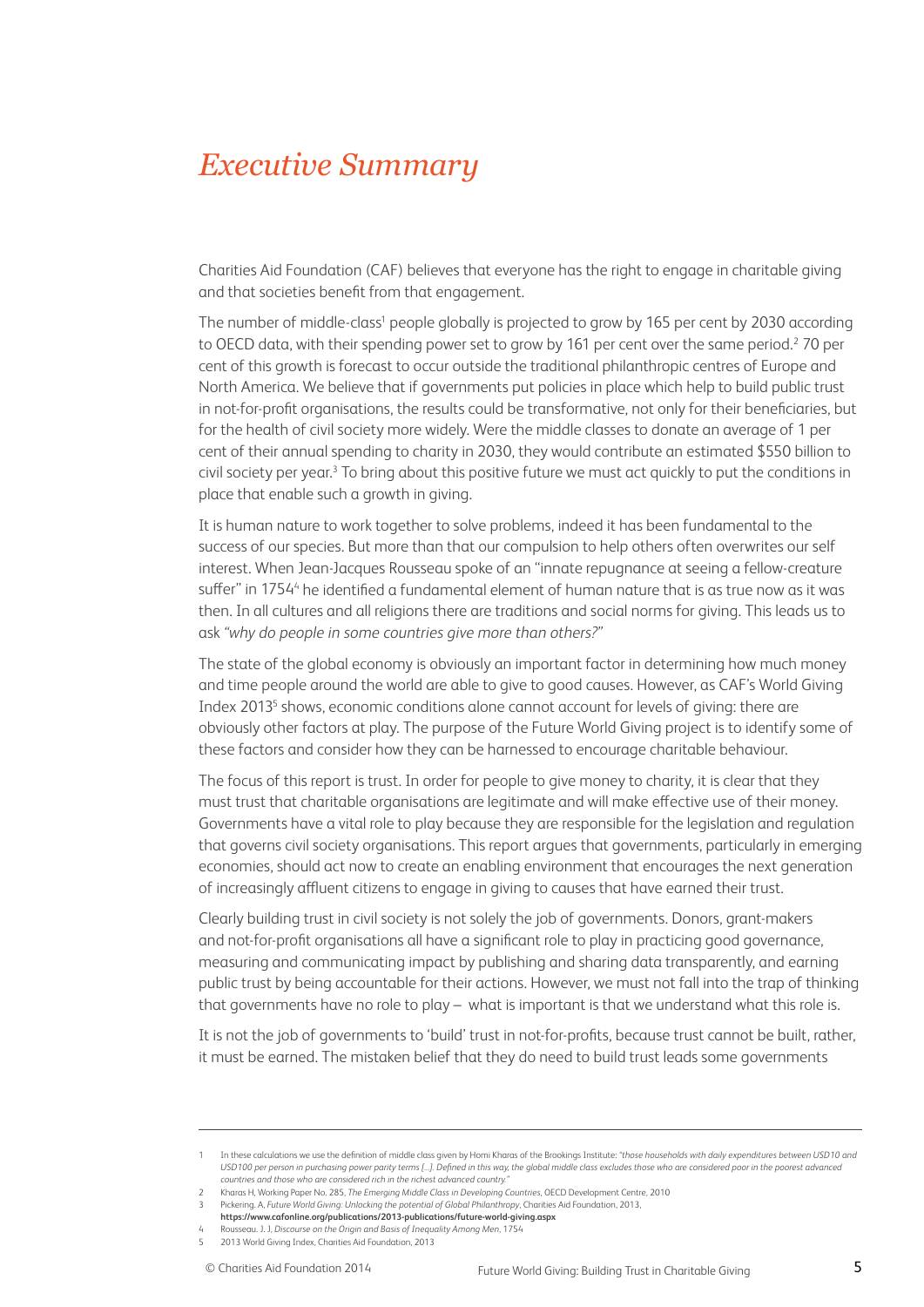to create regulatory systems that attempt to guarantee standards through excessive registration and reporting requirements. This is counterproductive. Whilst governments have a duty to ensure that not-for-profits are accountable, they should not be gate-keepers for civil society. Civil society is something that, by definition, has to exist separately from government, so attempts to exert an excessive level of governmental control over it are likely to be stifling and will discourage people from giving to charitable organisations.

The intervention of governments can have unintended consequences even where it is wellintentioned. In countries where trust in government is low, the more control governments exert over access to not-for-profits, the more suspicious the public are likely to be of the process and those organisations that successfully navigate it. Conversely, in countries where trust in government is higher, governmental assurance that regulatory frameworks guarantee standards leads to an uncritical approach by the public. This in effect makes it impossible for charitable organisations to earn trust. As a result the system becomes brittle, meaning that isolated examples of malpractice result in crises of confidence that affect the whole sector.

This report also highlights the fact that regulation of not-for-profits in the developed world may be having a negative impact on the development of charitable giving in developing countries. In many of these countries, there are traditional forms of giving which are informal in structure and often rooted in the community, which fall below the radar of regulatory systems which recognise internationally-standardised legal forms. This means that developing countries may be unintentionally missing a huge opportunity. By ensuring that these traditional forms of giving, which already have the trust of the public, are seen as central in the understanding of civil society, it may be possible to build trust in other forms of giving incrementally as the population of developing countries become increasingly able to engage financially. Rather than forcing out existing informal approaches to giving, governments should look to harness them as the basis for developing a culture of giving that reflects their country's own traditions.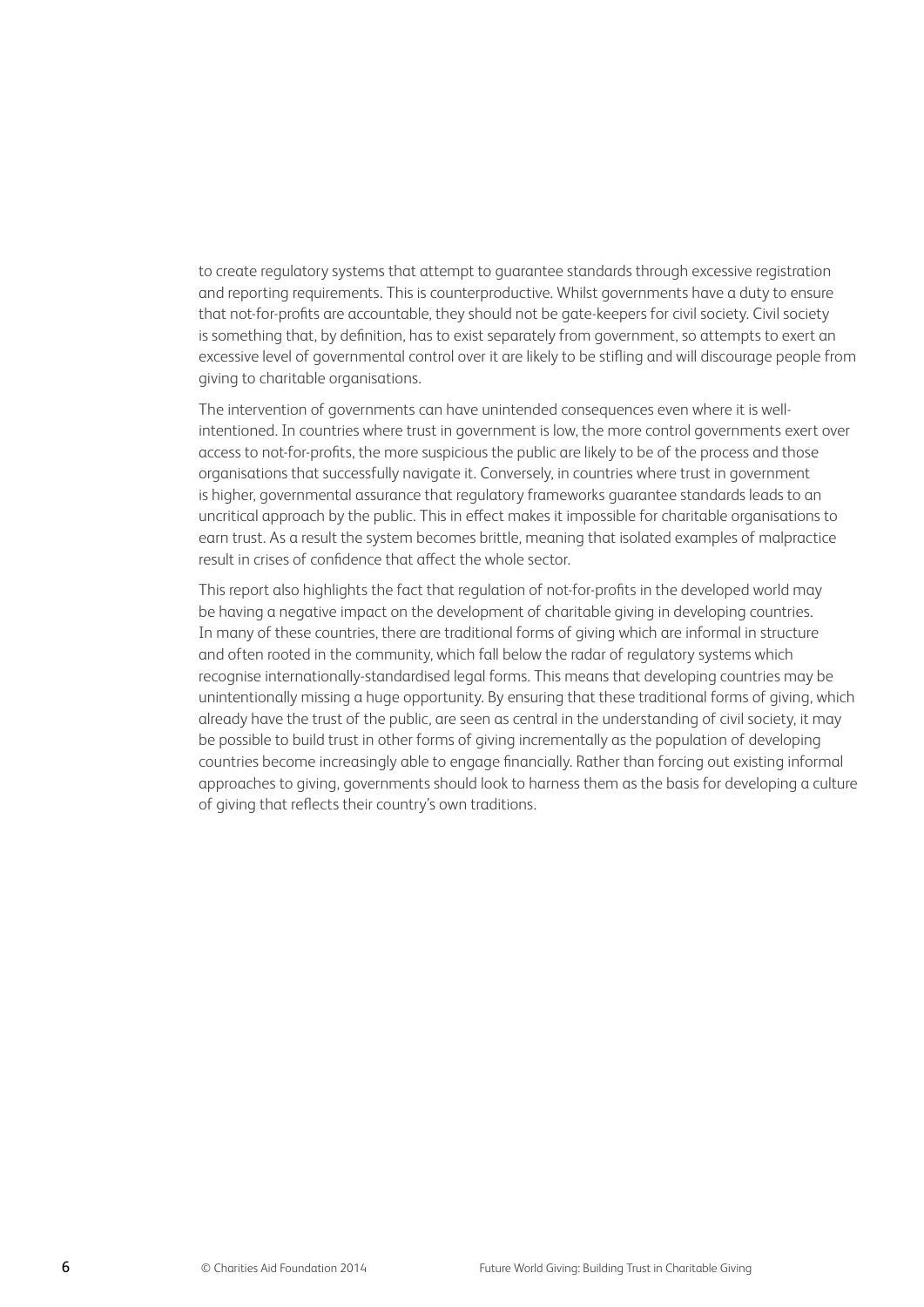# *Summary of Recommendations*

Recommendations for this, and other Future World Giving reports, are divided into three 'tiers'. At the end of the project we will bring all these recommendations together. The three tiers represent policy outcomes which are increasingly progressive in terms of creating an enabling environment for not-for-profit organisations. These tiers should help governments and those advocating for improved conditions for civil society to prioritise policy developments, by seeking to implement recommendations in one tier before moving on to the next. Evaluating the policies of different countries against this framework will allow more effective international comparison and help to promote a healthy competition to meet universal standards.

It is important that recommendations are proportionate to the socio-economic context of every country. We believe that all governments should aspire to implementing Tier 1 recommendations, which have only limited resource implications. Similarly, governments in advanced economies with a strong history and culture of philanthropy should not be complacent about the continuing development of policies which encourage greater public engagement in giving. To this extent, implementing all the recommendations in Tier 3 should be the long term goal for every nation.

| Tier 1                                                                                                                                                                                                      | Tier <sub>2</sub>                                                                 | Tier <sub>3</sub>                                                                                                              |
|-------------------------------------------------------------------------------------------------------------------------------------------------------------------------------------------------------------|-----------------------------------------------------------------------------------|--------------------------------------------------------------------------------------------------------------------------------|
| Registration                                                                                                                                                                                                |                                                                                   |                                                                                                                                |
| The registration processes should not be<br>overly burdensome so as to discourage<br>smaller organisations.                                                                                                 | Governments should<br>provide training<br>workshops and online                    | Create separate<br>tiers of registration<br>which are                                                                          |
| Ensure that any person (without<br>a relevant criminal conviction) is<br>legally entitled to register a charity<br>without discrimination.                                                                  | resources where<br>prospective not-<br>for-profit founders<br>can learn about the | proportionate<br>to the sizes of<br>organisations,<br>allowing for increased                                                   |
| The registration process for associations<br>should not require numbers of members<br>or a geographical spread that is<br>disproportionate to the scope of the<br>organisations planned activities.         | registration process<br>and the benefits of<br>registering.                       | accountability for<br>large not-for-profits<br>whilst maintaining a<br>light touch approach<br>to smaller not-for-<br>profits. |
| Organisations should not be required to<br>re-register as long as they are meeting<br>reporting requirements and abiding by<br>terms of their registration.                                                 |                                                                                   |                                                                                                                                |
| The process for de-registering not-<br>for-profits should be transparent and<br>apolitical, with grounds for cancelling<br>registration being specific and not open<br>to interpretation.                   |                                                                                   |                                                                                                                                |
| De-registered not-for-profits should be<br>entitled to a written explanation of the<br>grounds for cancellation of registration<br>and have the opportunity to appeal and<br>ample time set aside to do so. |                                                                                   |                                                                                                                                |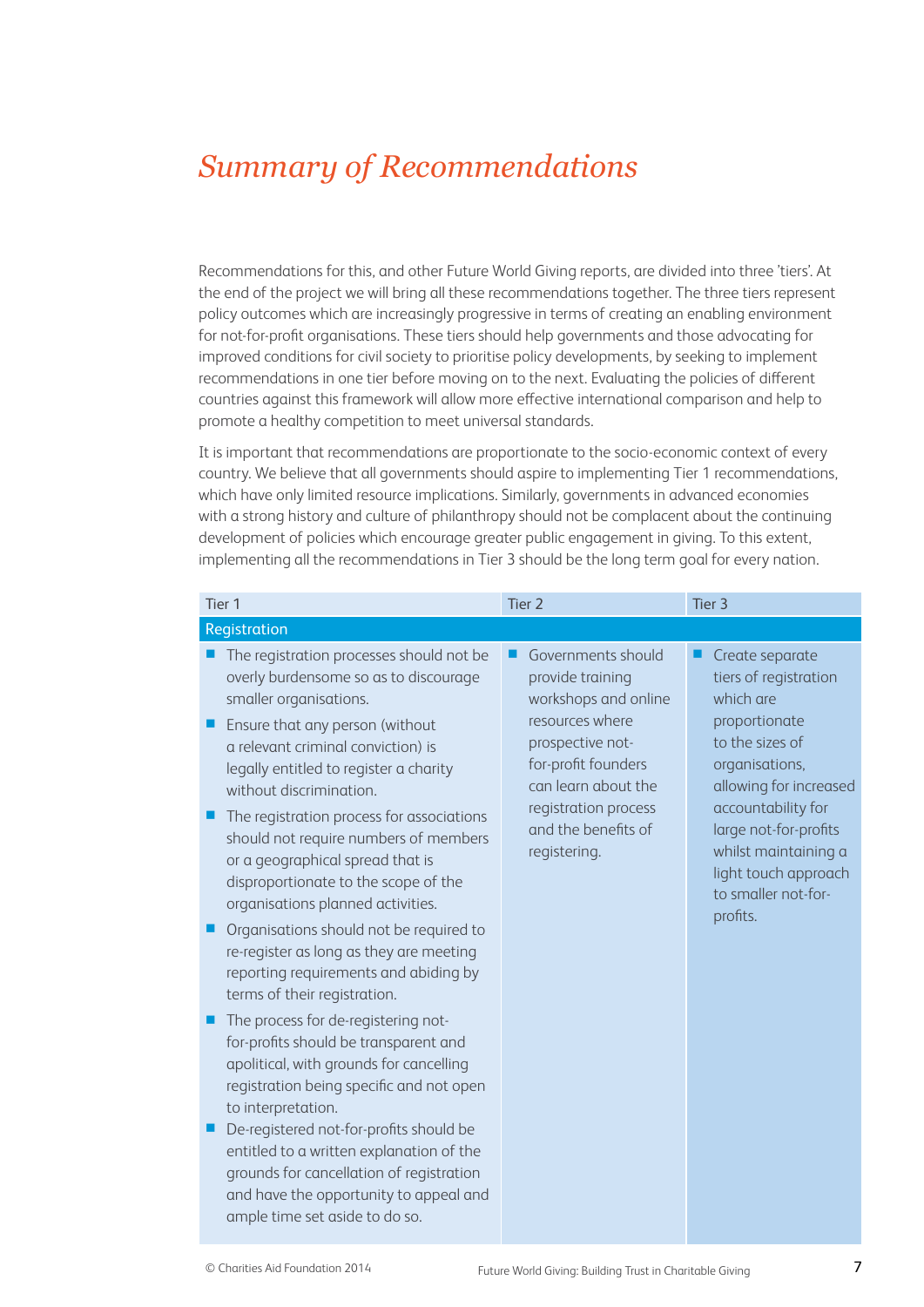| Tier <sub>1</sub>                                                                                             | Tier <sub>2</sub>                                                                                                                                                                                                                                                                                                                                                                                                                                                                                                                                                                                                                                                                                                                                         | Tier <sub>3</sub>                                                                                                                                                                                                                                                                                                                                                                                                                                                                                                        |
|---------------------------------------------------------------------------------------------------------------|-----------------------------------------------------------------------------------------------------------------------------------------------------------------------------------------------------------------------------------------------------------------------------------------------------------------------------------------------------------------------------------------------------------------------------------------------------------------------------------------------------------------------------------------------------------------------------------------------------------------------------------------------------------------------------------------------------------------------------------------------------------|--------------------------------------------------------------------------------------------------------------------------------------------------------------------------------------------------------------------------------------------------------------------------------------------------------------------------------------------------------------------------------------------------------------------------------------------------------------------------------------------------------------------------|
| Regulation                                                                                                    |                                                                                                                                                                                                                                                                                                                                                                                                                                                                                                                                                                                                                                                                                                                                                           |                                                                                                                                                                                                                                                                                                                                                                                                                                                                                                                          |
| Ensure that reporting<br>requirements are proportionate<br>to the skills and capacity of not-<br>for-profits. | Ensure that reporting<br>requirements and<br>processes are consistent<br>between provinces and<br>regions to<br>avoid unnecessary<br>duplication for not-for-<br>profits.<br>Governments should<br>develop separate protocols<br>for registering small<br>community organisations.<br>Create formal protocol<br>mandating the sharing of<br>information with not-for-<br>profit regulatory bodies<br>when financial regulators<br>observe suspicious activity<br>in a not-for-profit.<br><b>Consider nominating</b><br>ш<br>staff at all levels within<br>regulatory bodies as having<br>formal liaison roles with<br>other regulators on not-<br>for-profit monitoring. Hold<br>regular meetings of this<br>group to discuss issues of<br>joint working. | Create a central database<br>for all regulators to<br>access - ensuring that<br>not-for-profits do not<br>have to report to multiple<br>bodies and eradicating<br>duplication.<br>Commit to understanding<br>the structural weaknesses<br>of the existing not-<br>for-profit regulatory<br>framework (in the form<br>of a consultation and<br>review) before adding to<br>its complexity.<br><b>Ensure cross party</b><br>commitment for<br>establishing a regulator in<br>order to avoid politicising<br>its existence. |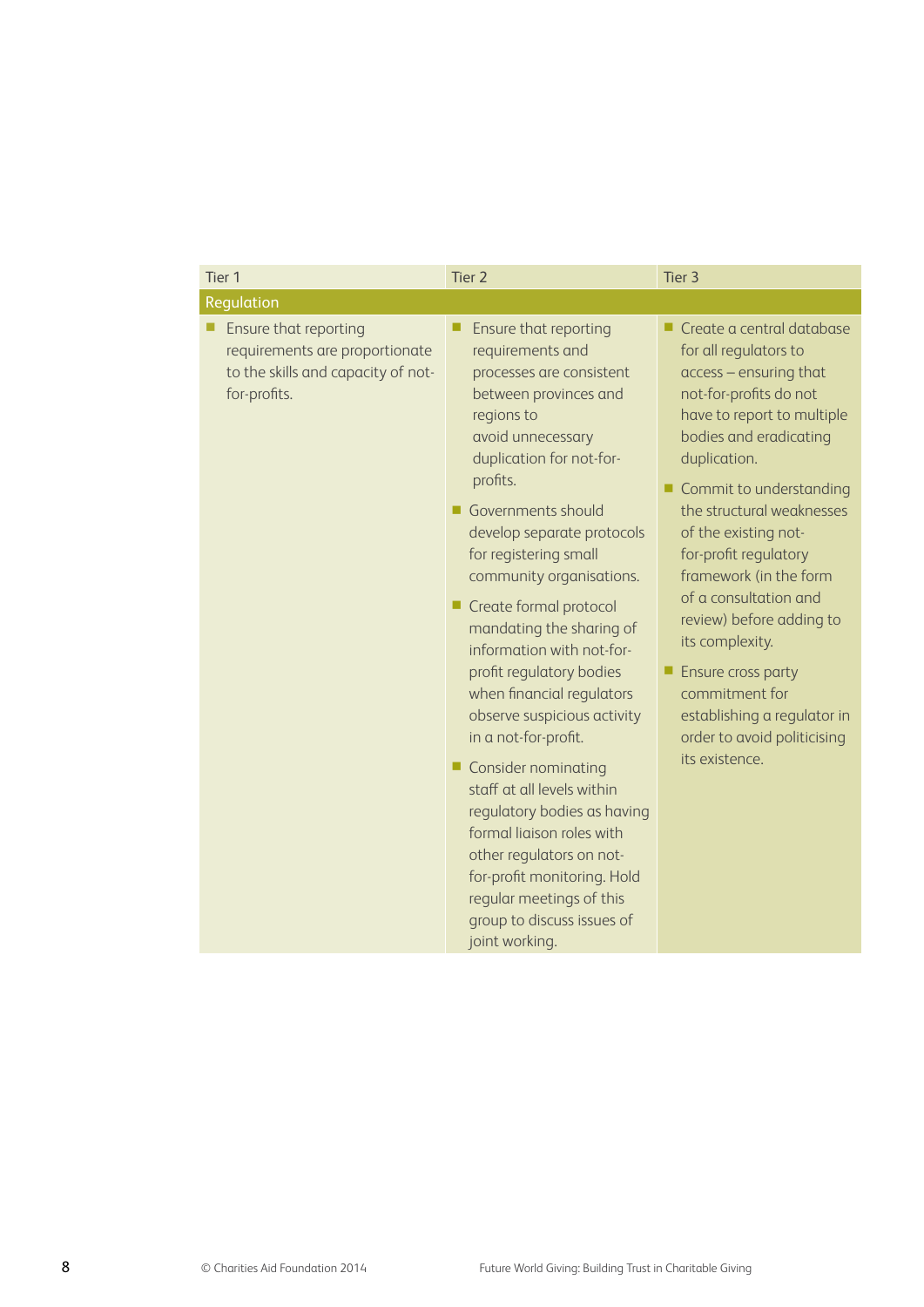| Tier 1                                                                                                            | Tier 2                                                                                                                                                                                                                                                                                                                                      | Tier 3                                                                                                                                                                                                   |
|-------------------------------------------------------------------------------------------------------------------|---------------------------------------------------------------------------------------------------------------------------------------------------------------------------------------------------------------------------------------------------------------------------------------------------------------------------------------------|----------------------------------------------------------------------------------------------------------------------------------------------------------------------------------------------------------|
| <b>Assigning status</b>                                                                                           |                                                                                                                                                                                                                                                                                                                                             |                                                                                                                                                                                                          |
| Recognise existing local forms<br>of not-for-profit legally, using<br>language that resonates with the<br>public. | Offer a light touch<br>regulation for previously<br>unrecognised and/or<br>unregistered organisations.<br>Registration should not be<br>a requirement, but should<br>be encouraged.<br>■ Encourage, but do not<br>require, the measuring of<br>un-monetised assets to<br>highlight the scale and<br>resources of domestic<br>civil society. | Allocate funds to not-<br>for-profit infrastructure<br>and development<br>organisations (national<br>and regional) to<br>provide advice and<br>training on meeting<br>the requirements of<br>regulators. |

| Tier 1                                                                                                                                                                                                                                                                                                                                                                                                                                                                                                                                                                                                                                                                        | Tier <sub>2</sub>                                                                                                                                                                                                                                                                                 | Tier <sub>3</sub>                                                                       |  |
|-------------------------------------------------------------------------------------------------------------------------------------------------------------------------------------------------------------------------------------------------------------------------------------------------------------------------------------------------------------------------------------------------------------------------------------------------------------------------------------------------------------------------------------------------------------------------------------------------------------------------------------------------------------------------------|---------------------------------------------------------------------------------------------------------------------------------------------------------------------------------------------------------------------------------------------------------------------------------------------------|-----------------------------------------------------------------------------------------|--|
| Regulating foreign and foreign funded organisations                                                                                                                                                                                                                                                                                                                                                                                                                                                                                                                                                                                                                           |                                                                                                                                                                                                                                                                                                   |                                                                                         |  |
| Ensure that legislation and<br>regulatory systems are sufficiently<br>robust to be able to hold not-<br>for-profits to account without<br>the need to impose separate<br>requirements on foreign not-for-<br>profits or not-for-profits receiving<br>funds from abroad.<br>Domestic not-for-profits should<br>have the freedom to associate<br>with foreign or international not-<br>for-profits to promote the sharing<br>of ideas and the development of<br>civil society.<br>Allow foreign nationals legally<br>ш<br>residing in a country to be<br>founders/trustees/board<br>members of not-for-profits<br>providing that they meet generic<br>eligibility requirements. | Governments should ask<br>not-for-profits to report on<br>engagement with foreign<br>beneficiaries, explaining the<br>wider benefit that this has<br>on the development of<br>civil society.<br>Governments should<br>ш<br>sign up to the International<br>Aid Transparency initiative<br>(IATI). | Governments should<br>allow for independent<br>scrutiny of its foreign aid<br>spending. |  |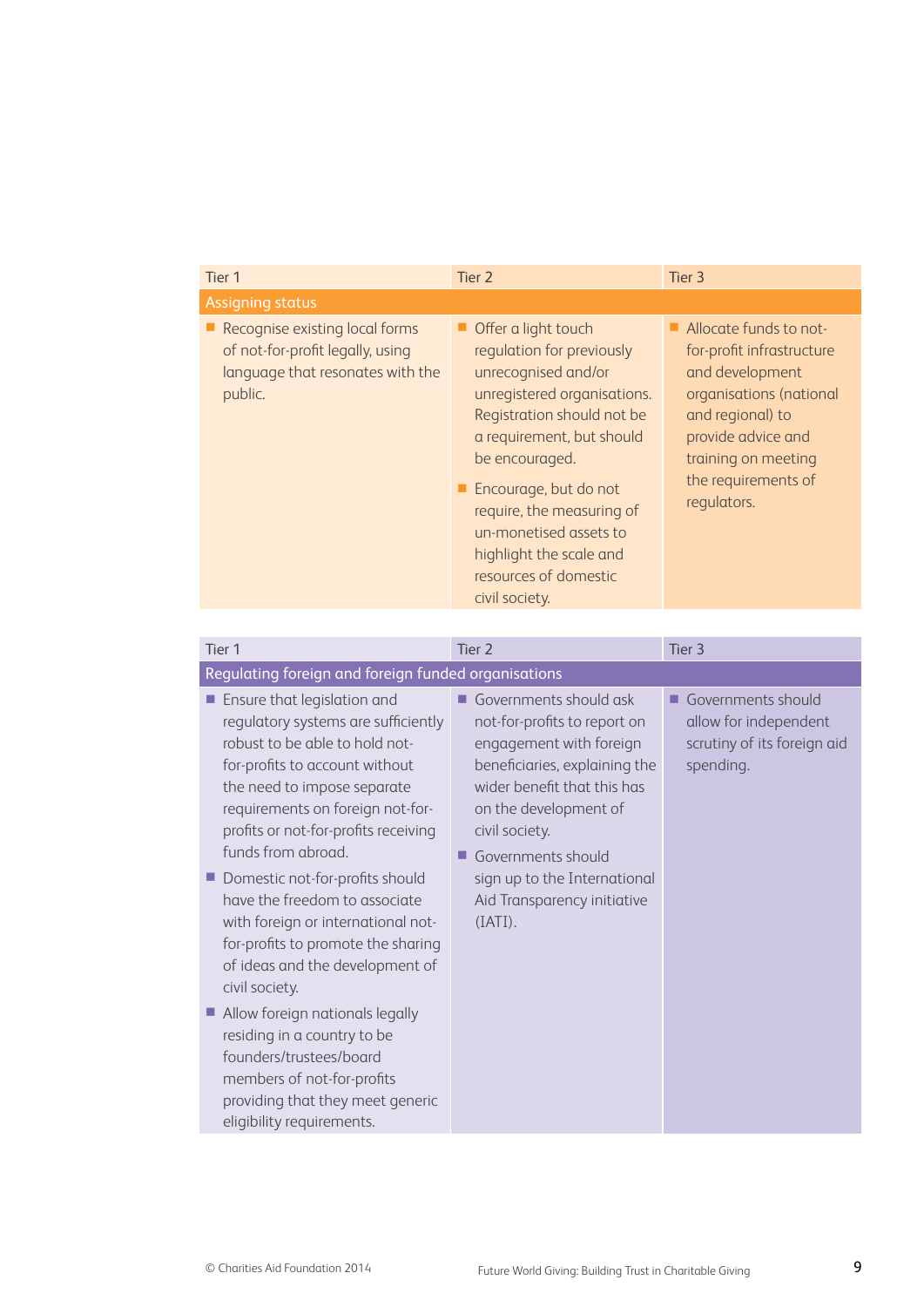### *Introduction*

Amongst those who work in civil society and amongst donors, issues of accountability, governance and transparency have for some time aroused debate. What legal structures should be available for civil society organisations, how regulation should take place, how impact should be measured and what data should be presented are clearly important issues. But amongst all this debate, it can be all too easy to forget the simple, core outcome that we are aiming for. Put simply, when people trust the sector, they respond more positively to it; giving more money to support it, working in partnership with it, and removing barriers that restrict it.

The challenge faced by governments in overseeing the development of civil society can seem daunting. Government has a responsibility to ensure that not-for-profit organisations are well regulated yet not over burdened by bureaucracy; that they are free to tackle their charitable mission and innovate, but also accountable for their actions. Even at the best of times, the fact that the notfor-profit sector has so many organisational forms, issues and activities means that there is a danger of policies resulting in unintended consequences. As such, government interventions in civil society are often divisive and their impact is difficult to assess.

Perhaps due to the reasons highlighted above, there is a tendency amongst international organisations to avoid making recommendations about how not-for-profits are regulated by governments. Instead, many favour encouraging more effective self-regulation and cite benefits of improved effectiveness. Whilst this is crucially important, it only addresses one side of a relationship that shapes public trust in not-for-profits. The not-for-profit sector does not exist in isolation and government actions and policies inevitably impact on how people perceive not-for-profit organisations.

By looking at examples of government attempts to regulate not-for-profits from around the world this report will examine the efficacy of various approaches. This report makes recommendations that we have observed to be beneficial to public trust in giving and are, to some extent, universal.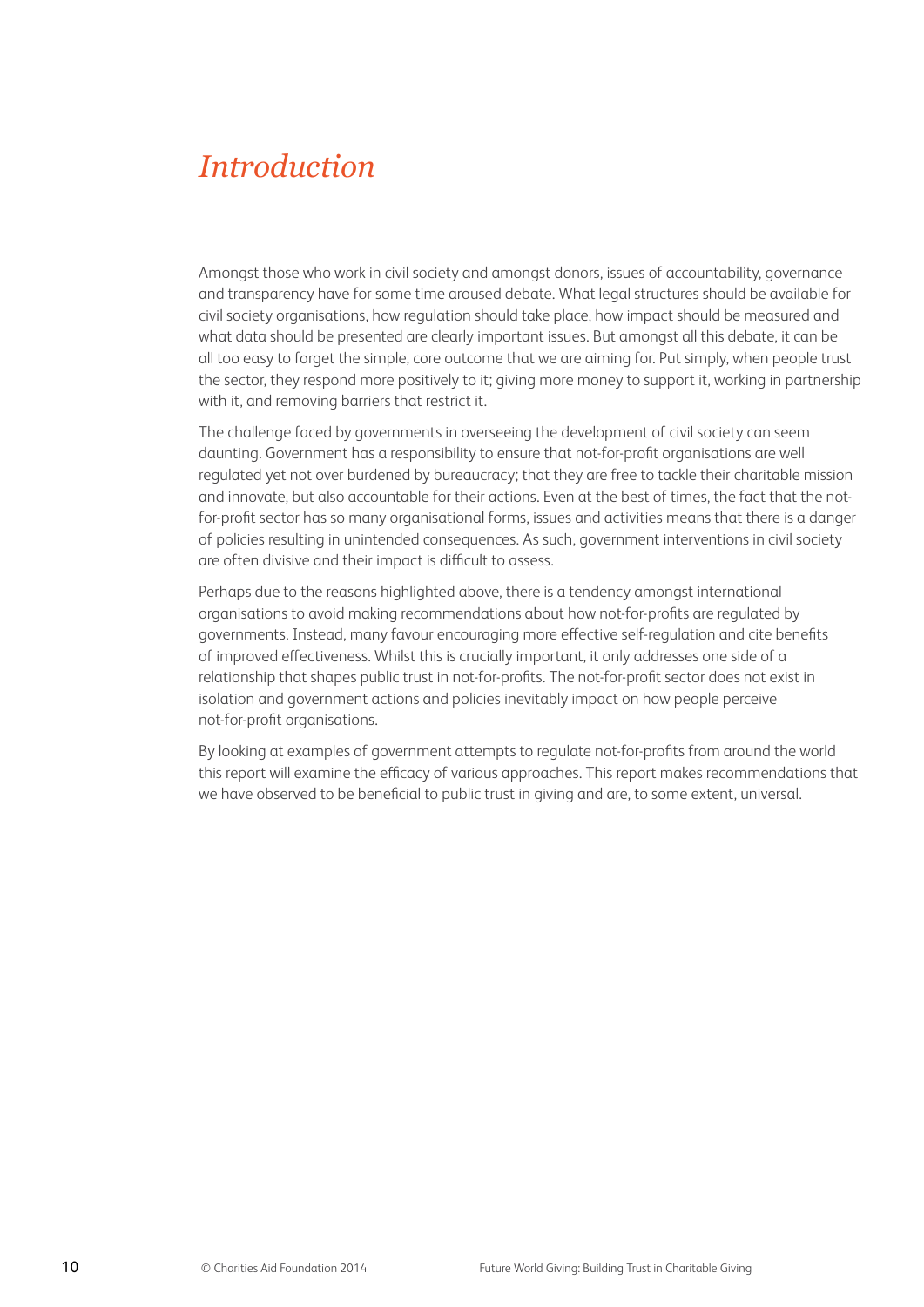## *The Nature of Trust in Not-for-profits*

Not-for-profits benefit from high levels of public trust around the world. According to Edelman's global Trust Barometer<sup>6</sup> not-for-profit organisations (referred to by Edelman as NGOs) are the most trusted sector globally. 63 per cent of those surveyed trusted not-for-profits compared to 58 per cent for business, 57 per cent for the media and 48 per cent for governments. Trust in not-for-profits has improved steadily since 2007 (52 per cent) and has recovered from a dip in 2012 which could be attributed to a general loss of trust in all institutions following the global economic slowdown.

Central to the high levels of trust in not-for-profits seen across the globe is the idea of a charitable mission. Not-for-profits are seen as being driven by a cause and governed by altruistic values. But the high levels of trust they enjoy are not formed in isolation from the context in which they operate.

Differing models of government and variations in what is seen as the responsibility of the state have an impact on both the space in which charities are free to operate and the activities in which they engage. This relationship is complicated, however: not-for-profits may fill in gaps left by the state but they are also there to highlight failures, drive improvements and undertake activities which are community-led and bottom up in nature.<sup>7</sup> The level of trust in not-for-profits is also defined in relation to the private sector. Whilst the extent to which the private sector is perceived as effective in addressing societal needs differs globally, it is generally seen as less trusted than not-for-profits on the whole. The assumption for many is that when a company's social responsibility goals clash with their pursuit of profit, the latter will prevail.

Clearly, this complex relationship with other institutions means that trust in not-for-profits and in charitable giving can be affected by the actions, or inactions of other sectors. In countries where corruption is seen as institutional, trust in not-for-profits can suffer as a result of organisations directly engaging in corrupt activities, benefiting from corruption or simply due to negative perceptions born out of a wider culture of mistrust. This is well illustrated by the fact that in the 10 least corrupt countries according to Transparency International , 58 per cent of people had given money to charity in the month prior to being surveyed for the 2012 World Giving Index, whilst engagement in giving was only 25 per cent in the 10 most corrupt countries.

Tackling corruption is a challenge faced by societies all over the world. In Brazil, for example, a series of corruption scandals – and in particular the exposing of government procurement contracts with not-for-profits in which officials profited personally - has damaged public trust. As a result, Edelman reports that Brazilians have more trust in the media (68 per cent) and business (64 per cent) than they have in NGOs (58 per cent). Perhaps unsurprisingly, Brazil has seen a 5 per cent decrease in the proportion of people giving money to charity since 2007 according to World Giving Index data, despite seeing consistent (though stagnating) economic growth in the same period.

*"People in Brazil want to help, but due to some high profile examples of corruption they do not always have confidence in organisations that they have no personal affiliation to. This limits the development of the sector. We would like to see the government speak more positively about not-for-profits and take steps to improve regulation, whilst working with organisations to improve their governance."* 

Paula Jancso Fabiani, Executive Director, Instituto para o Desenvolvimento do Investimento Social (IDIS – a partner of CAF).

<sup>6</sup> Trust Barometer, Edelman **http://www.edelman.com/insights/intellectual-property/trust-2013/**

<sup>7</sup> Brinkerhoff, D.W., & Brinkerhoff, J.M, *Government-nonprofit relations in comparative perspective: Evolution, themes, and new directions.* Public Admin. Dev. 22, 3–18 (2002) 8 Corruption Perceptions Index 2012, Transparency international, **http://cpi.transparency.org/cpi2012/results/**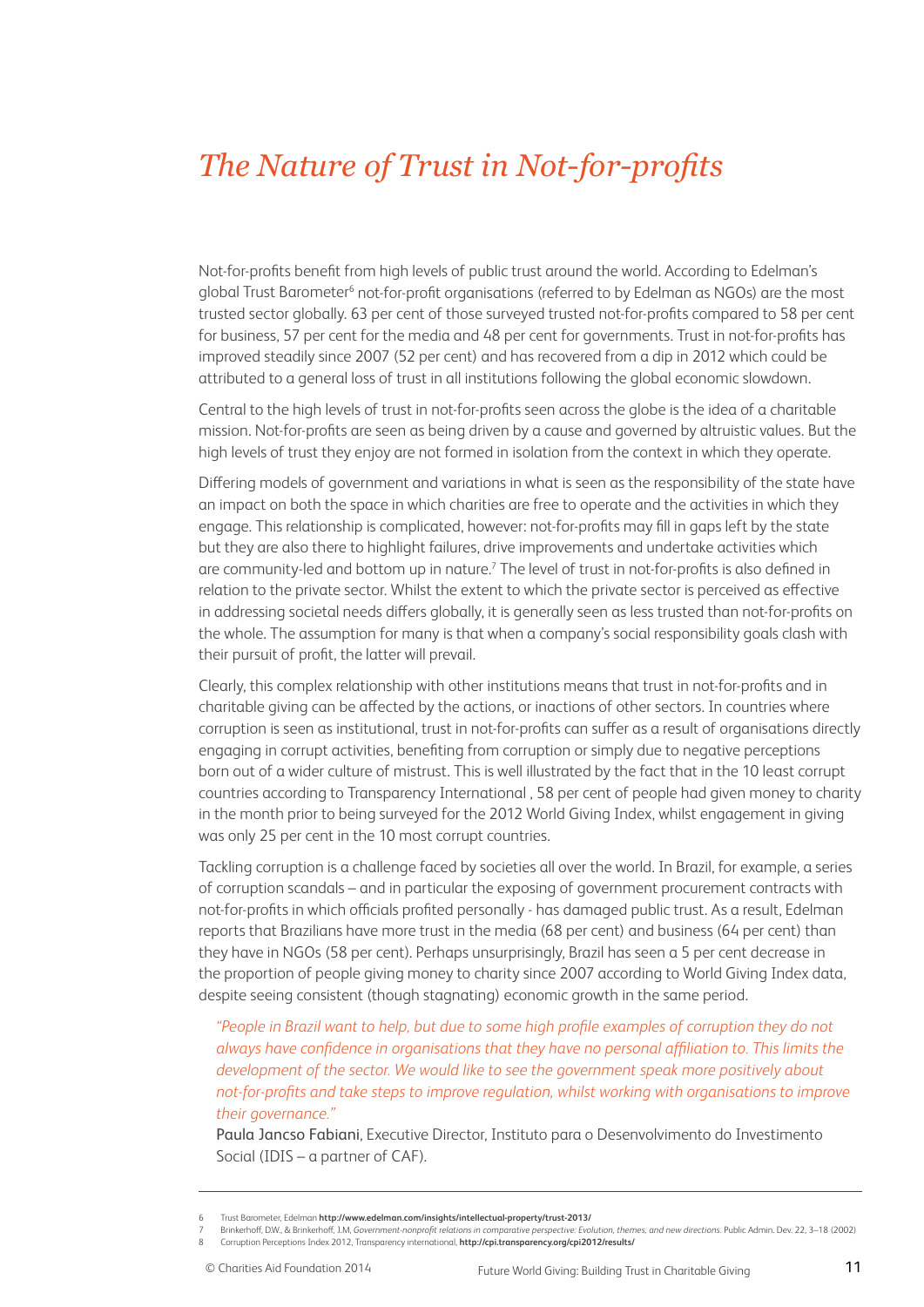But when governments show a commitment to building public trust in not-for-profits they can have a clear impact on the development of civil society, which can in turn create positive feedback for government. When the public trust not-for-profits to follow their charitable mission, they are more likely to support them with time and money. For example, CAF's India Giving report shows that 52 per cent of Indians feel that a lack of transparency hinders donations to not-for-profits. Furthermore, enhancing trust in not-for-profits can help to drive up involvement in giving and wider participation in civil society. Such engagement can help to address the very issues that drive corruption through tackling social issues and educating policy makers.

<sup>9</sup> Maple. T, Harrison. R, *India Giving 2012,* Charities Aid Foundation, 2012, **www.cafonline.org/media-office/press-releases/2012/caf-launches-india-giving.aspx**

<sup>10</sup> NGO Law Monitor – Belarus, International Centre for Not-For-Profit Law, **http://www.icnl.org/research/monitor/belarus.html**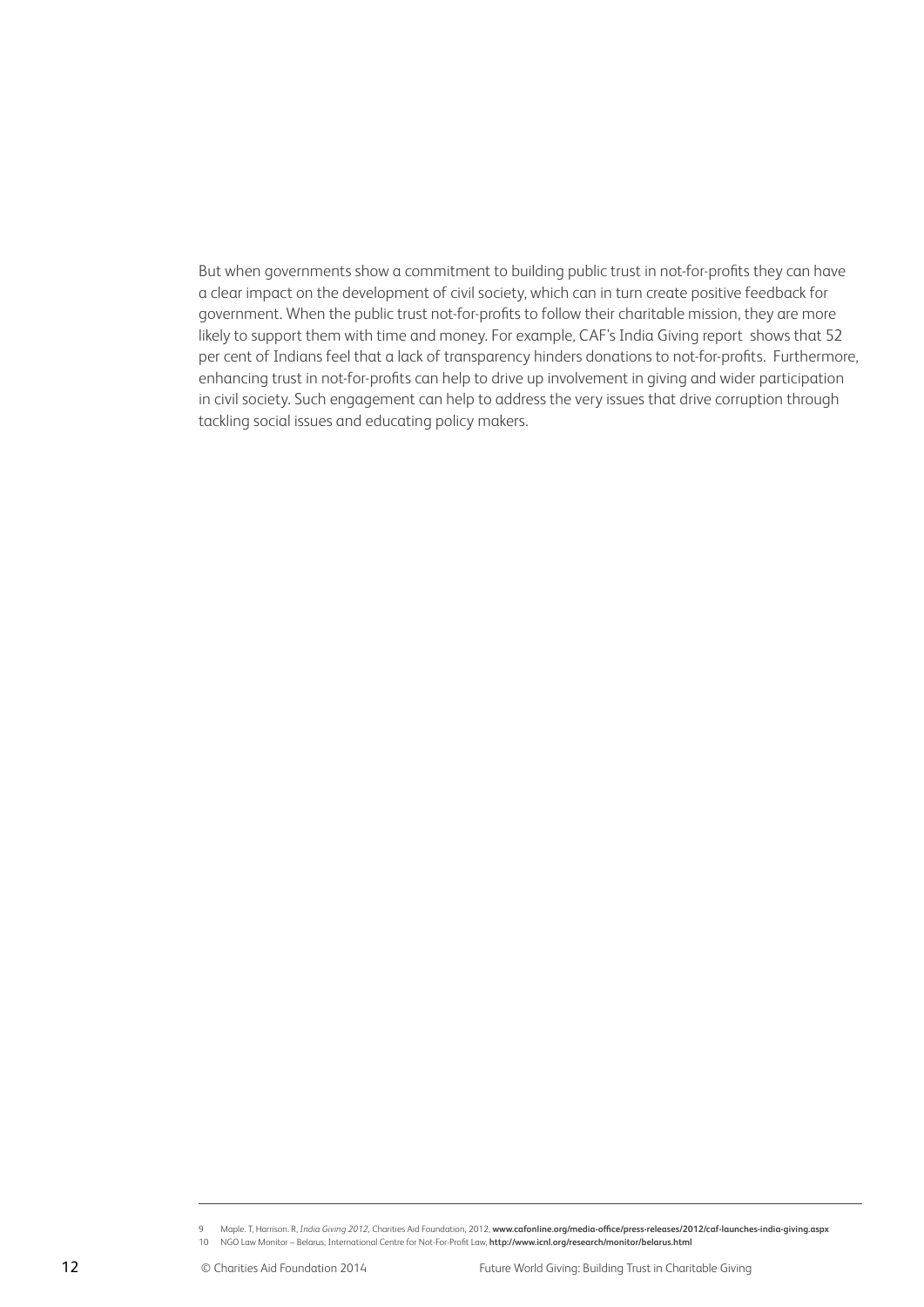### *Registration*

The registration of not-for-profits can, if well managed, have benefits for governments, not-for-profits, donors and ultimately beneficiaries. Registration enables government to gain an understanding of the size and structure of civil society, whilst also offering it the opportunity to drive improvements in governance by requiring prospective organisations to meet certain qualifying standards. For not-forprofits, registration provides official recognition which helps in gaining credibility with donors and with the communities in which they work. For donors, the registration process helps to clarify the legal status of an organisation, along with providing a trusted public source of data on its activities. Furthermore, when that process is seen to be fair and transparent, donors are reassured that registered not-for-profit organisations have met certain standards of governance.

In Belarus, public associations and foundations 'must prepare and submit a formidable package of documents for registration'. In addition, registration fees are prohibitively expensive, amounting to twice the rate charged to commercial entities. However, perhaps the most burdensome provision in Belarus relates to the number of founding members required. The legislation is extremely complicated and requires specific numbers and geographical distribution of members depending on organisation type and area of operation. A local public association operating in Minsk for example, would need 186 founding members in order that they represent the majority of its 22 raions (districts), 307 village councils, 22 towns and 20 urban-type communities.

In Algeria, as well as requiring a high number of founding members (between 10 and 25 depending on organisation type) and that they are spread throughout different regions within the country, registration requires intrusive and burdensome scrutiny on individuals including queries into seemingly irrelevant areas such as establishing marital status. By requiring high numbers of founding members, governments not only limit the development of smaller, but nonetheless vital local organisations, they also send an extremely damaging message to the public: that establishing a notfor-profit is out of reach of most ordinary people.

The effect of this message should not be underestimated. It not only limits people's aspirations to participate in charitable activities but also diminishes their trust in those who do. Edelman's Trust Barometer reveals that globally, only 36 per cent of people feel that 'government officials or regulators' are credible spokespeople compared with 51 per cent for 'NGO representatives'. This trust gap could be in part down to the fact that people perceive 'NGO representatives' as their peers. Indeed 61 per cent accorded credibility to 'a person like yourself'.11 A perception that not-for-profits are made up of ordinary community representatives helps to make them seem less remote and hence more accountable.

The registration process has often been seen as an area that requires particular focus in order to create an enabling environment for not-for-profits and donors. Recognising that many people seeking to register not-for-profits might not have the skills required and/or might be intimidated by the process of registration, many countries have resources in place to guide people through the process. However, whilst in some countries this task is undertaken by larger associations and infrastructure not-for-profits, there may be a need for government, and ideally the relevant regulator, to run regional workshops on registration, augmenting online resources for those without access to the internet or the required computer skills.

<sup>11</sup> *Edelman Trust Barometer 2012*, Edelman **trust.edelman.com/trust-download/global-results**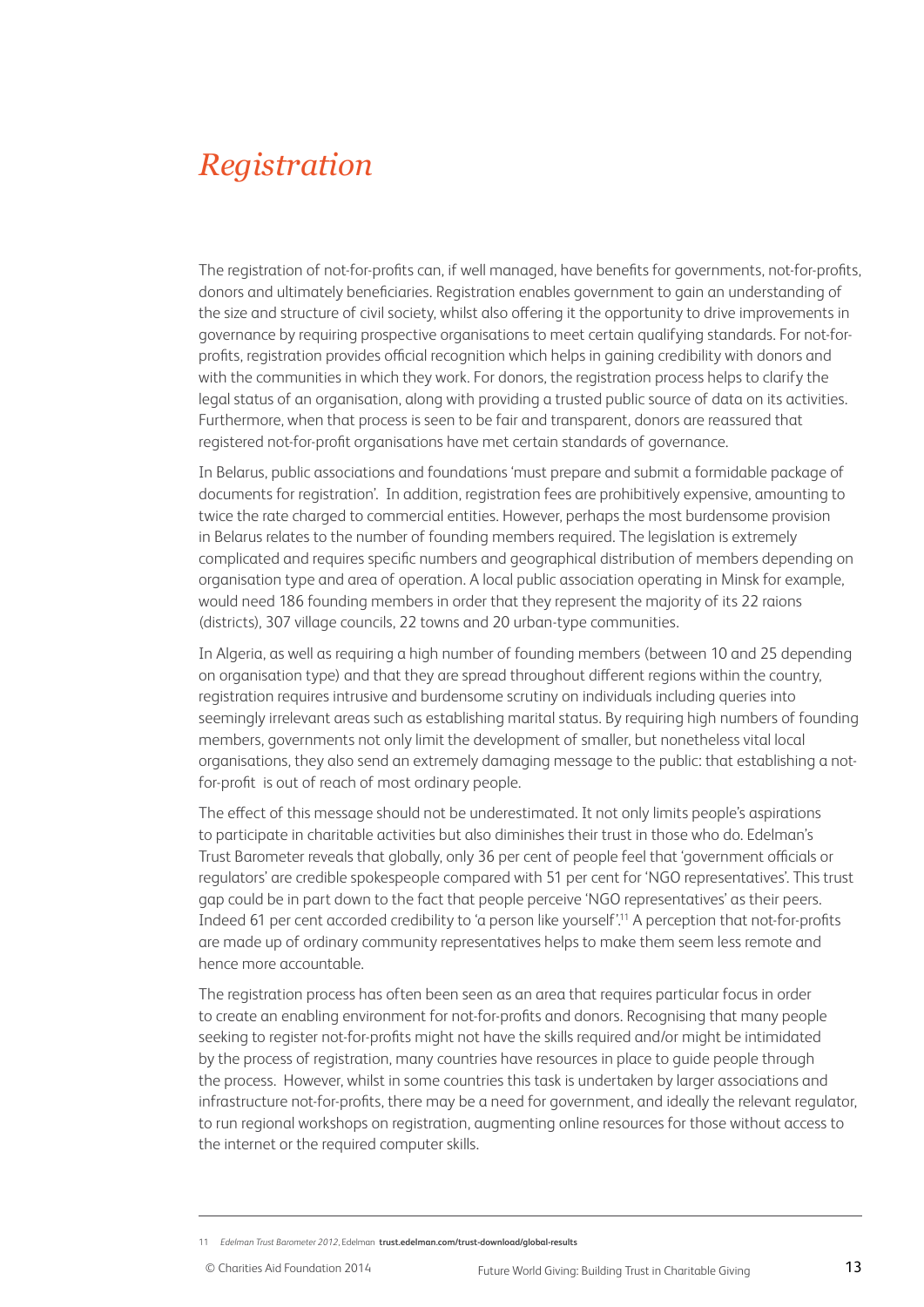#### *Recommendations*

The registration processes should not be overly burdensome so as to discourage smaller organisations.

Create separate tiers of registration which are proportionate to the sizes of organisations, allowing for increased accountability for large not-for-profits, whilst maintaining a light touch approach to smaller not-for-profits.

Ensure that any person (without a relevant criminal conviction) is legally entitled to register a charity without discrimination.

The registration process for associations should not require numbers of members or a geographical spread that is disproportionate to the scope of the organisations planned activities.

Governments should provide training workshops and online resources where prospective not-for-profit founders can learn about the registration process and the benefits of registering.

Registration is effective when it is mutually beneficial to all the parties involved. When not-for-profits apply for registration voluntarily, they are effectively entering into a contract as an equal partner with the State. However, when all not-for-profits are required to register they stop being perceived as independently demonstrating their trustworthiness and become organisations that are automatically the subject of public scrutiny.

While it may be beneficial for governments to incentivise registration (for example through tax breaks), legislating to require registration by prohibiting unregistered civic organisation changes the power balance between government and not-for-profit organisation. Such legislation changes the relationship of not-for-profits with the State from that of accountable partner to that of permitted subordinate. Given that philanthropists often give in order to bring about societal change, this skewing of perception can be damaging for the development of a culture of giving.

In many cases legislation mandating not-for-profits to register has been enacted in response to real or perceived threats to the sovereignty of the State. Such measures could be seen as logical for new nations seeking to limit civic unrest. However, such practices are now hampering the development of civil society and are in turn holding back the very social transformation that would legitimise and strengthen the State.

The problem of mandatory registration is perhaps most prevalent in sub-Saharan Africa, which may be due to the particular challenges faced by governments in building new nations in the post-colonial era. For example:

- In Kenya, registration is subject to the NGO Council, which has the authority to deny registration on the vague grounds of "national interest" and with no legal requirement to provide further explanation to the applicant. Denials of registered status have been used to curtail the rights of not-for-profits and limit their influence.<sup>12</sup>
- Registration is also mandatory in Uganda, with the NGO Board having full discretion over applications and no fixed time limits for decision making.

The problem is not confined to sub-Saharan Africa however. Indeed, whilst mandatory registration could be seen as a remnant of the post colonial era in sub-Saharan Africa, there appears to be a contemporary trend in Asia, and particularly in South East Asia, for regressive registration policy,<sup>13</sup> perhaps in response to the perceived threat of civil unrest after the Arab Spring.

- In Cambodia, registration is mandatory and can be rejected or withdrawn at any time without formal process or the right of appeal.<sup>14</sup>
- Jordanian law also requires that not-for-profits register and there are no clearly stipulated penalties for conducting activities without registration.

<sup>12</sup> Kameri-Mbote, Patricia, Dr. The Operational Environment and Constraints for NGOs in Kenya' IELRC Working Paper, (2000), **www.ielrc.org**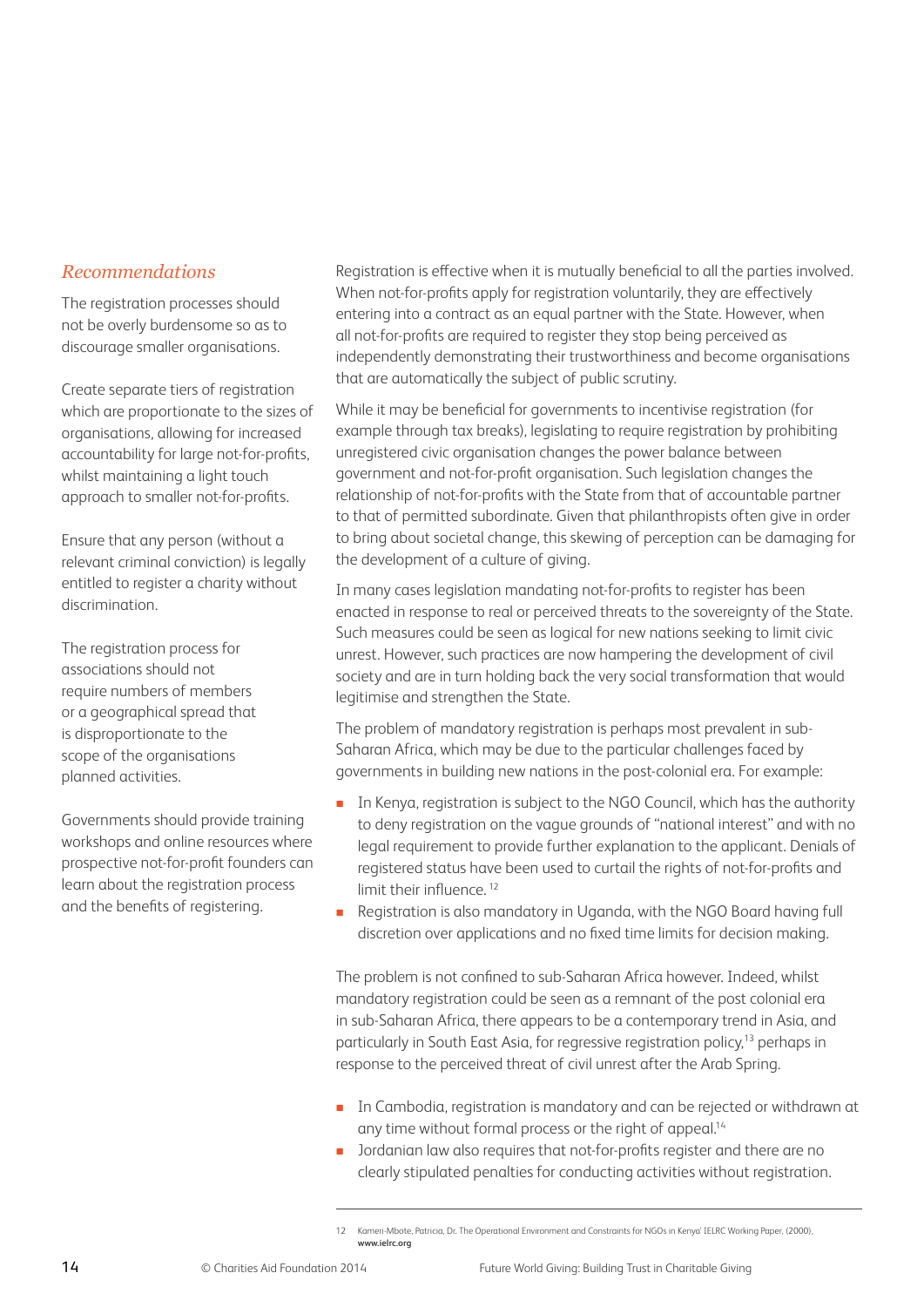**In Indonesia, a Bill was introduced (Bill on Mass** Organisations) in early 2013 that will give the government the authority to dissolve not-for-profits.

Once a not-for-profit organisation is registered, the relationship between not-for-profit and State should be based on mutual responsibility, with not-for-profits providing accurate and timely reporting and the State providing proportionate but effective scrutiny. There should not be a need to re-register if this reporting regime is well managed. In this way the public are assured of a well-regulated sector but can also be confident that the organisations they support are not hamstrung by unnecessary administrative burdens. Sadly, this is not always the case. In Uganda for example, not-for profits are expected to re-register every year, paying a fee each time. Similarly, Nepalese not-for-profits must re-register every year, undergoing a cripplingly bureaucratic process to do so.

#### *Recommendations*

Governments should provide training workshops and online resources where prospective not-for-profit founders can learn about the registration process and the benefits of registering.

The process for de-registering notfor-profits should be transparent and apolitical, with grounds for cancelling registration being specific and not open to interpretation.

De-registered not-for-profits should be entitled to a written explanation of the grounds for cancellation of registration and have the opportunity to appeal and ample time set aside to do so.

Organisations should not be required to re-register as long as they are meeting reporting requirements and abiding by the terms of their registration.

14 NGO Law Monitor – Cambodia, International Centre for Not-for-Profit Law **http://www.icnl.org/research/monitor/cambodia.html**

<sup>13</sup> State of Civil Society 2013: Creating an Enabling Environment, CIVICUS, 2013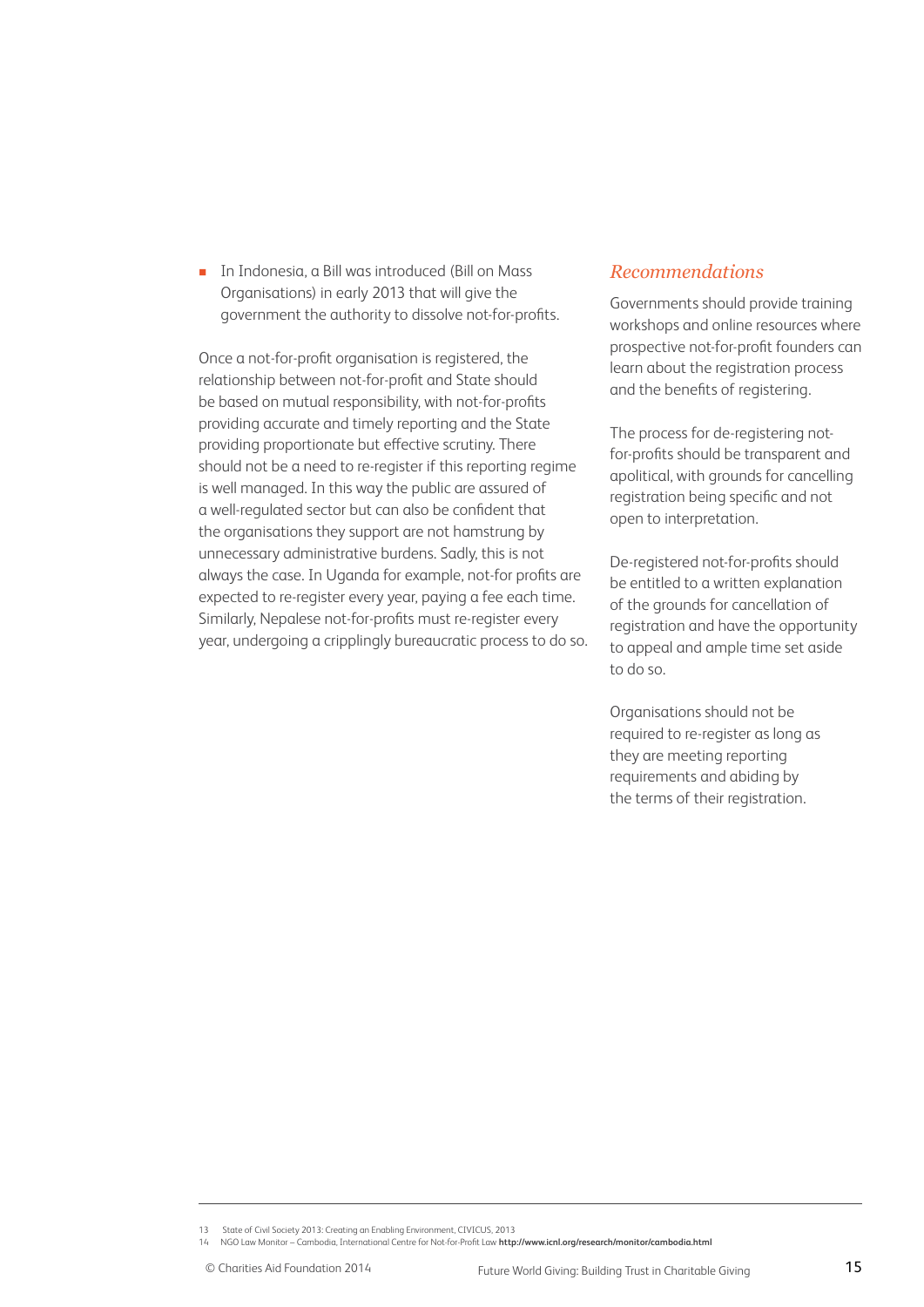## *Regulation*

The success or failure of not-for-profit regulation can shape the future of giving. Regulators have a responsibility to the public to ensure that they ask the right questions, scrutinise accounts and documents and act on breaches. Likewise, not-for-profits have a vested interest in driving up standards of governance in civil society. But regulation, if done badly, can have serious negative consequences for the development of a culture of giving. Poor quality reporting has long been recognised as a major regulatory issue, since it not only jeopardizes the financial health of not-for-profits by allowing poor standards of governance but poses a high risk to the public's trust in the sector. 15

However, in many nations the problem is not a lack of regulation but an excess of it. In Ecuador, a Presidential Decree issued in 2008 (No. 982) not only gave the government complete discretion to dissolve not-for-profits but also gave regulators the power to request any information at any time. This regressive policy has undermined trust in civil society not only amongst Ecuadorians but also internationally. In 2012 Amnesty International expressed their concern to the UN that this decree 'may be applied in a way that poses obstacles to the work of human rights defenders, unless safeguards are put in place to prevent this from happening.'" 16

Difficulty in balancing the need for governments to hold not-for-profits to account with the need to limit the reporting burden is a common theme across the globe. CIVICUS report that in Norway, where the government is widely considered to have a progressive approach to civil society, requirements to report to various different public offices are putting a crippling strain on small community organisations.17

The fact that burdensome registration and monitoring procedures create a disincentive to registration could be seen as merely the unintended consequence of attempting to build public trust. By seeking to ensure that registered organisations are accountable to donors and tax payers – a laudable aim and one that is crucial for donor trust – over-zealous and bureaucratic monitoring and inspection regimes can have the effect of discouraging formal registration. In this way governments can limit the capacity of smaller organisations to gain status and, in so doing, actually diminish donor trust in a significant part of the not-for-profit sector. Smaller community organisations form the grass roots of a society's engagement in charitable activity and should not be crowded out of formal registration by disproportionate registration processes and procedures.

#### *Recommendations*

Ensure that reporting requirements are proportionate to the skills and capacity of not-for-profits.

Develop any new reporting requirements in consultation with not-for-profits.

<sup>15</sup> Irvine. H and Ryan. C, An International Comparison of Not-For-Profit Accounting Regulation, Queensland University of Technology, 2010

<sup>16</sup> Ecuador: Indigenous Peoples' rights and harassment of protesters, Amnesty International Submission to the UN Universal Periodic Review, May-June 2012

<sup>17</sup> State of Civil Society 2013: Creating an Enabling Environment, CIVICUS, 2013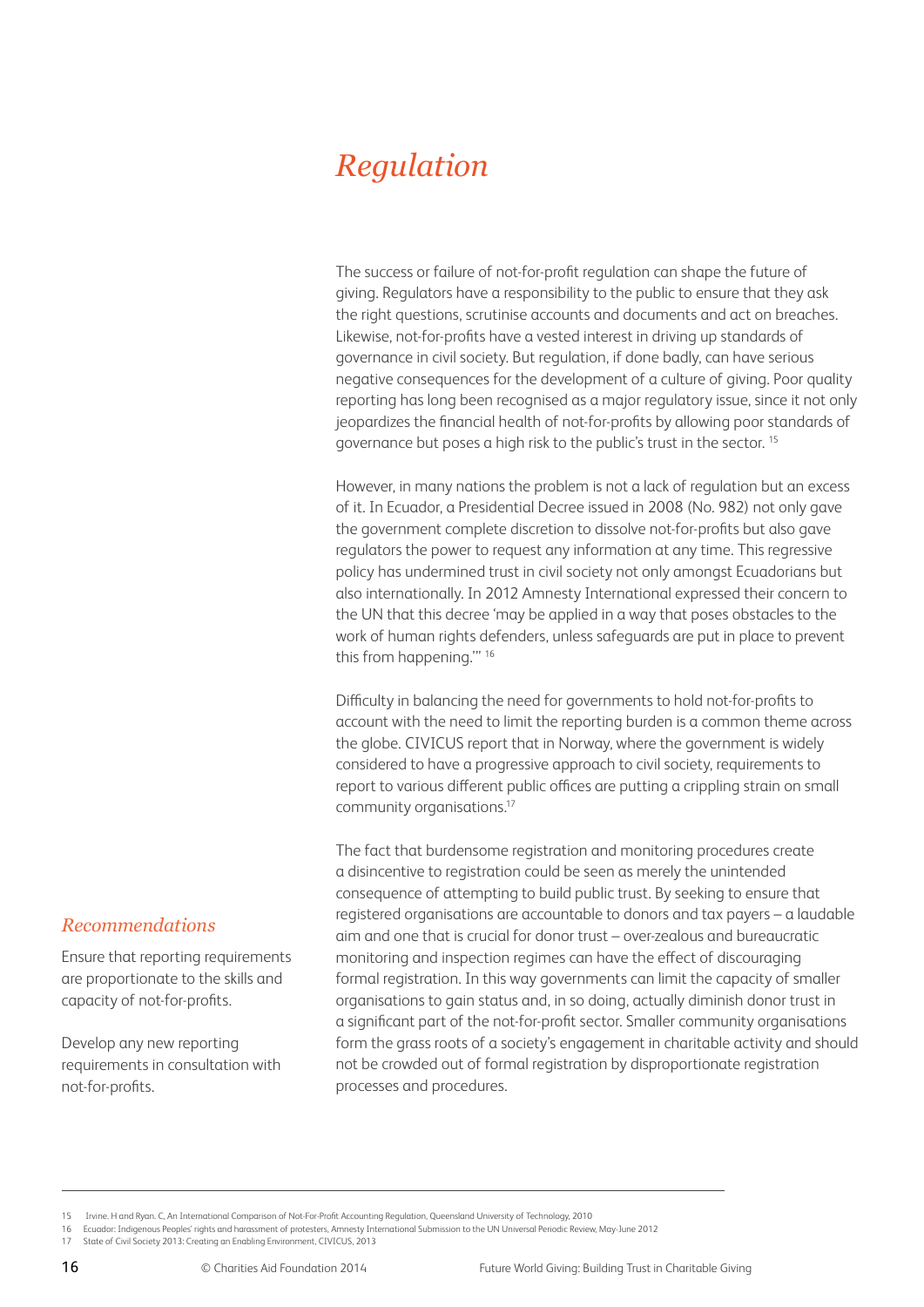Organisations can only thrive when they are able to operate in an environment of relative stability. This is particularly true when it comes to the regulation of notfor-profits. Knowing how, and for what they will be held to account allows organisations to plan for the future in a sustainable way. As our second Future World Giving report on Independence will show, this is crucial for a strong and independent civil society. But, for the development of trust between governments, not-for-profits and donors, the need to stick to jointly held principles when developing legislation and regulation is particularly important.

#### *Recommendations*

Governments should develop separate protocols for registering small community organisations.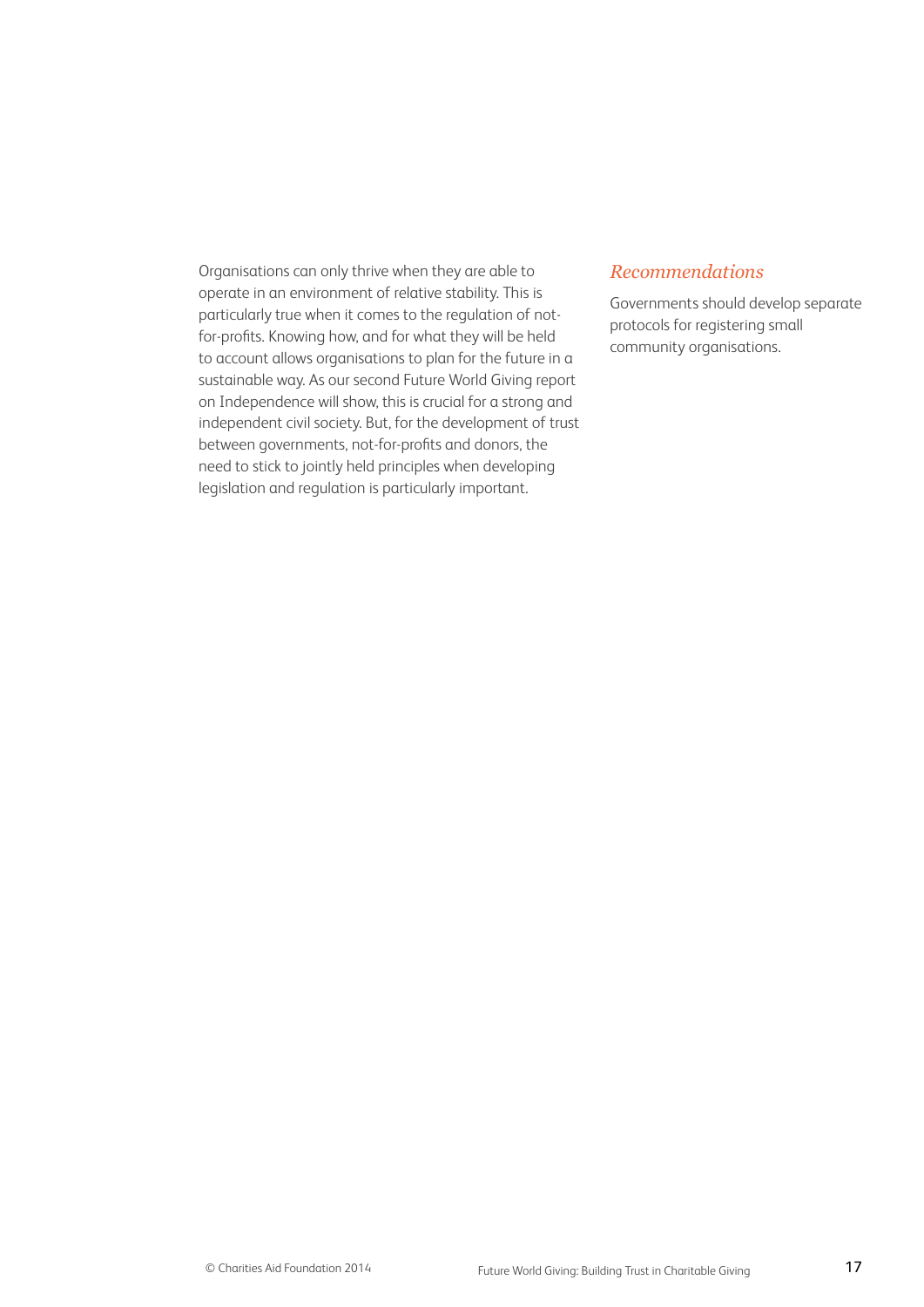#### *Focus on: South Africa*

Since the end of apartheid, civil society has played an important role in South African development. Starting with the 1993 Interim Constitution, measures were put in place to ensure an enabling environment for civil society soon after democratic transition. Prohibitive legislation<sup>18</sup> from the apartheid era was no longer seen as consistent with constitutional freedoms of association and expression and the belief that government must work in partnership with civil society. Indeed, the government continues to recognise in its National Development Plan that '[all] provinces rely heavily on not-for-profit organisations to deliver services.'19 However, recent proposals to amend legislation, reporting requirements and the architecture of regulation have undermined the principles of the NPO Act which are predicated on creating an enabling environment for not-for-profits.

Following the commissioning of two major studies into creating an enabling environment for civil society<sup>20</sup> and a high level conference in 1996,<sup>21</sup> an NPO Act was in place by 1997. This set out regulatory structures for not-for-profits and established the not-for-profit Directorate, the Panel of Arbitration and Tribunal and an Advisory/Technical Committee. Crucially, in addition to establishing a framework to encourage good governance and public access to information, the Act also mandated that 'every organ of state must determine and co-ordinate the implementation of its policies and measures in a manner designed to promote, support and enhance the capacity of nonprofit organisations to perform their functions'. 22 According to Ricardo Wyngaard, an expert on South African not-for-profit law, this is '"...unprecedented within the international context and captures the state's commitment to promote, support and enhance the capacity of nonprofit organisations to perform their functions"'. 23

Despite putting civil society in South Africa on a progressive path, a 2005 report<sup>24</sup> found several areas where the Act had not been successfully delivered. These included continuing low standards of administration and governance amongst many not-for-profits and a lack of coordination between regulatory bodies. The report also recommended that regulation should recognise different levels of capacity amongst not-for-profits in the registration process to allow for proportionate reporting requirements.

In August 2012, The Department of Social Development hosted the South African Nonprofit Organisation Summit to allow not-for-profits to feed into the development of policy regarding the NPO Act. Presentations detailing the messages from consultation with not-for-profits at the provincial level highlighted the need for simplification of the registration and reporting process and more training for organisations in governance, legal compliance and resource mobilisation – demands which are consistent with the NPO Act's focus on creating an enabling environment for not-forprofits. However, the commission tasked with drawing up a legal framework also proposed legislation

<sup>18</sup> Such as the Internal Security Act 1982 which gave government the power to declare organisations unlawful, the Affected Organisations Act 1974 which allowed government to prevent organisation from receiving funds from abroad and the Fundraising Act of 1978 which prohibited organisations from fundraising without government approval.

<sup>19</sup> *National Development Plan 2030: Our future – make it work, National Planning Commission*, Department of the President, February 2013, p334

<sup>20</sup> Two studies into creating an enabling environment for civil society commissioned by the Development Resources Centre: "Independent Study into the Enabling Environment for NPOS" and a proposed *"Non-Profit Organisations Bill"*

<sup>21</sup> *"Enabling Frameworks for Civil Society in Southern and Eastern Africa"*

<sup>22</sup> Non Profit Organisations Act 1997, Chapter 2, Government Gazette, 1997

<sup>23</sup> Wyngaard. R. G. *The South African NPO Crisis – Time to Join Hands*, SANGONeT, March 2013

<sup>24 &</sup>quot;Impact Assessment of the NPO Act 1997"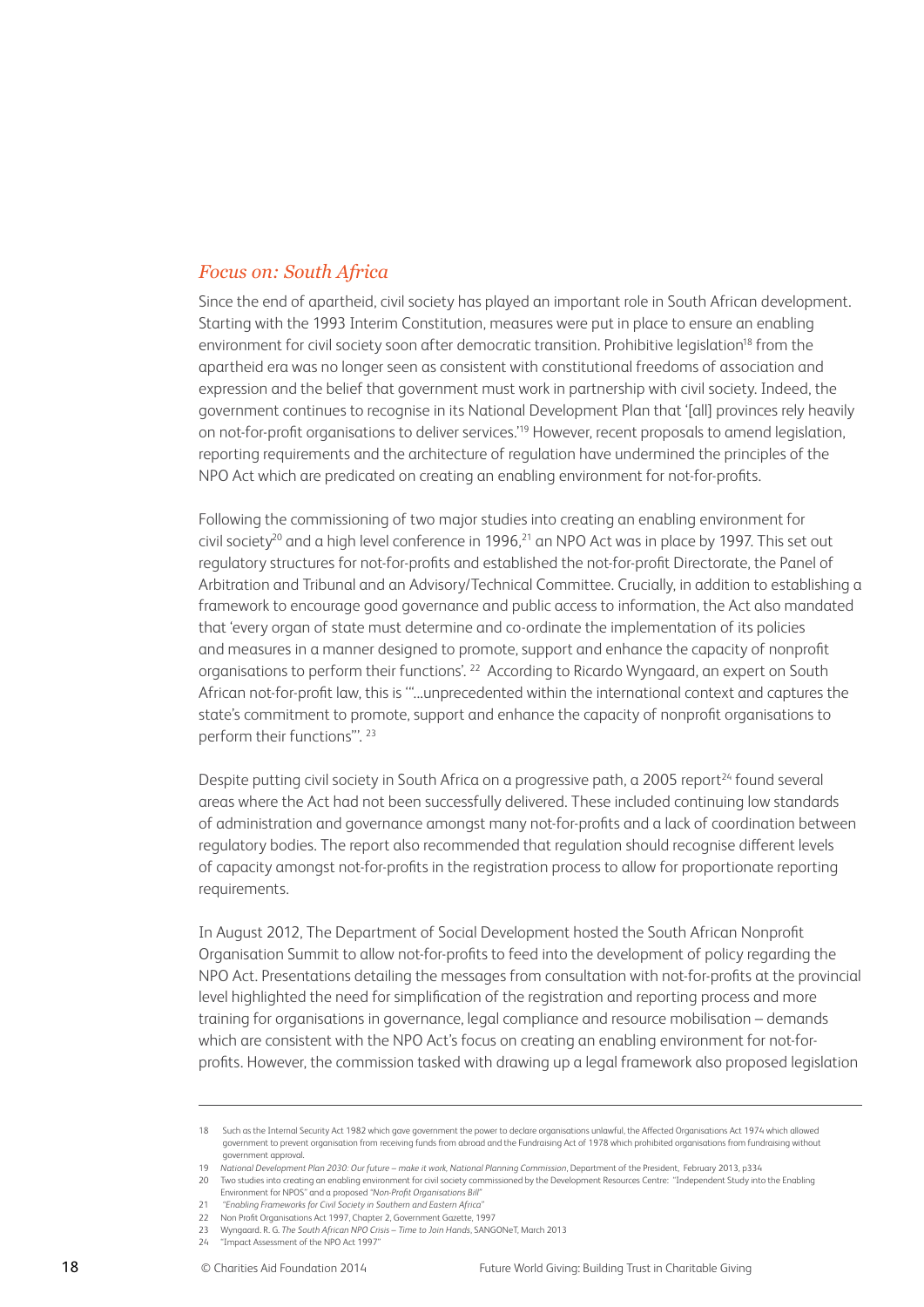creating a new regulatory body, to be called 'The South African Nonprofit Organisations Regulatory Authority' (SANPORA),<sup>25</sup> something not proposed by not-for-profit representatives in consultation.

*"South African civil society in the post-apartheid era is grounded on the solid foundation that government departments are obligated to coordinate the implementation of their policies and measures in a manner designed to promote, support and enhance the capacity of nonprofit organisations to perform their functions.*

*Effective implementation has, however, been lacking in many instances. The Supreme Court of Appeal, for example, stated in 2011 that the National Lotteries Board does not appear to understand its mandate properly. Perhaps the same holds true for some other institutions dealing*  with non-profit organisations. Many organisations are playing a significant role in taking care of *the needs of destitute and marginalised South Africans. This in turn alleviates the burden on the state which should at least ensure that there is compliance with the above legal obligation."*

Ricardo Wyngaard, Senior Partner at Ricardo Wyngaard Attorneys, South Africa. Interviewed as part of the Future World Giving project.

Though many have in the past called for the creation of a not-for-profit regulator, it is troubling that a decision in this case has been taken in spite of, rather as a result of dialogue with civil society. In addition, the focus of government in establishing this new regulator seems to be cracking down on non-compliance rather than creating an enabling environment for not-for-profits, as the new regulator has "a formidable regulatory focus".26 Crucially, SANPORA would, were it to be established, fall short of calls for any new not-for-profit regulator to be independent from government, as it would operate as a special service delivery institution within the not-for-profit Directorate. Whilst the details of the exact governance structure of SANPORA and the accompanying South African Nonprofit Organisations Tribunal are not yet clear, many in civil society have expressed concerns about the potential for new structures to be politicised in a context where government appears to be questioning its previously progressive attitude towards not-for-profits.

Concerns about the trajectory of government proposals for not-for-profits stem from recent experience. From October 2012 to January 2013, the Directorate of not-for-profits launched an unprecedented crackdown on reporting non-compliance. Of 85,000 not-for-profits registered under the NPO Act, 23,000 were de-registered in this period (compared with 468 in the whole of 2011) and 35,000 labelled 'non-compliant'. Following public outcry, most were reinstated and given six months to comply. Even if, as some have suggested, this scandal amounts to nothing more than a series of calamitous miscalculations on the part of regulators, it is nevertheless deeply damaging to public trust and contravenes the spirit of the NPO Act which sought to promote an enabling environment for civil society. However, others, like John Kane-Berman, Chief Executive of the South African Institute of Race Relations, think that this demonstrates a more worrying trend of actively

<sup>25</sup> The South African Nonprofit Organisations Regulatory Authority (SANPORA), 26 Hendricks, P. S. A, & Wyngaard, R, Winds of Change... Yet Again: The NPO Act Policy Amendment framework, 2013

<sup>27</sup> Kane-Barman, J. Political agenda may lie behind apparent state incompetence, First published in Business Day, Feb 2013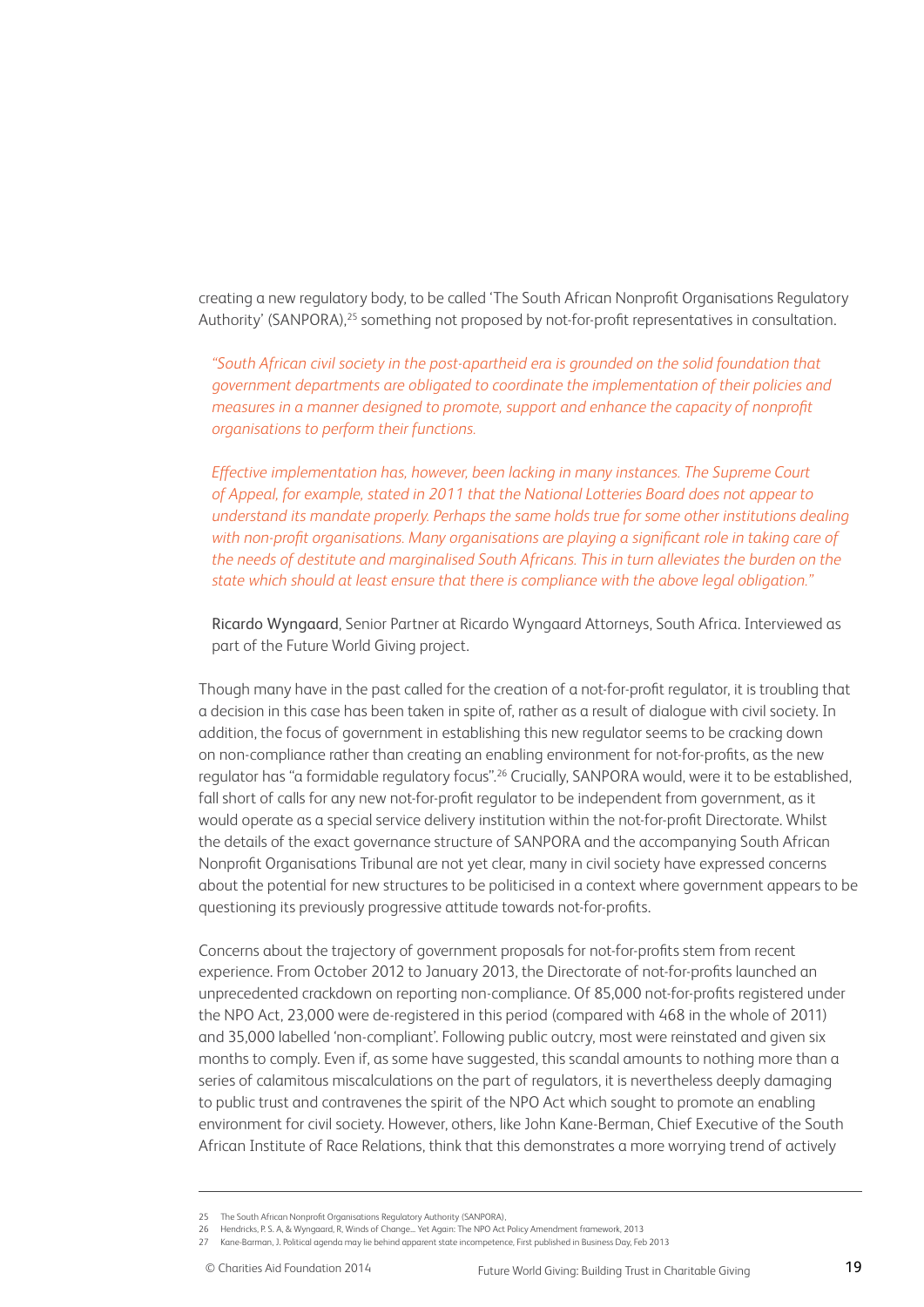marginalising the influence of not-for-profits. Incompetence is so characteristic of so much of the government that it may indeed be the explanation for the arbitrary cancellations. But it would be wise to be vigilant, for the African National Congress (ANC) and the government have previously voiced antipathy to not-for-profits, and are now busy with plans to tighten control and impose racial policy.' 27

This reference to racial policy is a prime example of how a political intervention in the regulatory context can undermine civil society. On 5 October 2012, the Department of Trade and Industry (DTI) issued a new policy. 28 This policy statement proposed amending the Broad Based Black Economic Empowerment Act (BBBEE) – a points based system designed to ensure that private sector development benefits the wider black community in the post-apartheid era – to require that companies would have to undertake CSR activities where the beneficiaries were 100 per cent black. Whilst taking action to benefit marginalised groups in society is a noble goal, there was widespread concern amongst not-for-profit leaders in South Africa that this policy was so poorly designed that it would have a deeply damaging impact on their sector.

More worrying still was the proposal that all funds under BBBEE were to be allocated to organisations with the specific objective of 'facilitating income generating activities for targeted beneficiaries'. This would have in effect prohibited corporate funding under BBBEE for a wide range of organisations providing crucial work around poverty alleviation and developmental areas - such as health, homebased care, education, childcare, care for the aged and disability - that have an impact on the economic inclusion and empowerment of marginalised and deprived people and communities across South Africa.

This attempt to introduce such amendments to the BBBEE codes showed a worrying lack of understanding of how not-for-profits operate that would have damaged the sustainability of civil society and reduced the very capacity to deliver societal benefits to marginalised groups that it propertied to benefit.

*"It has been really encouraging to see not-for-profits in South Africa campaigning so effectively against recent government attempts to control the sector. However, the trend towards disproportionate and obstructive regulation is seriously damaging the relationship between government and civil society and is diminishing public trust in both in the process."* Colleen du Toit, Executive Director at CAF Southern Africa

After a concerted campaign from civil society, the revision to the socio-economic element within the revised BBBEE codes was eventually dropped. But whether government motivations for recent interventions in legislation that governs not-for-profits have been to build public trust in charitable institutions, or undermine it, the clumsy and uncooperative way in which they have been handled has benefited nobody.

<sup>27</sup> Kane-Barman, J. Political agenda may lie behind apparent state incompetence, First published in Business Day, Feb 2013

<sup>28</sup> Statement 500 of gazette number 35754 - Revised Broad-Based Black Economic Empowerment (B-BBEE) Codes of Good Practice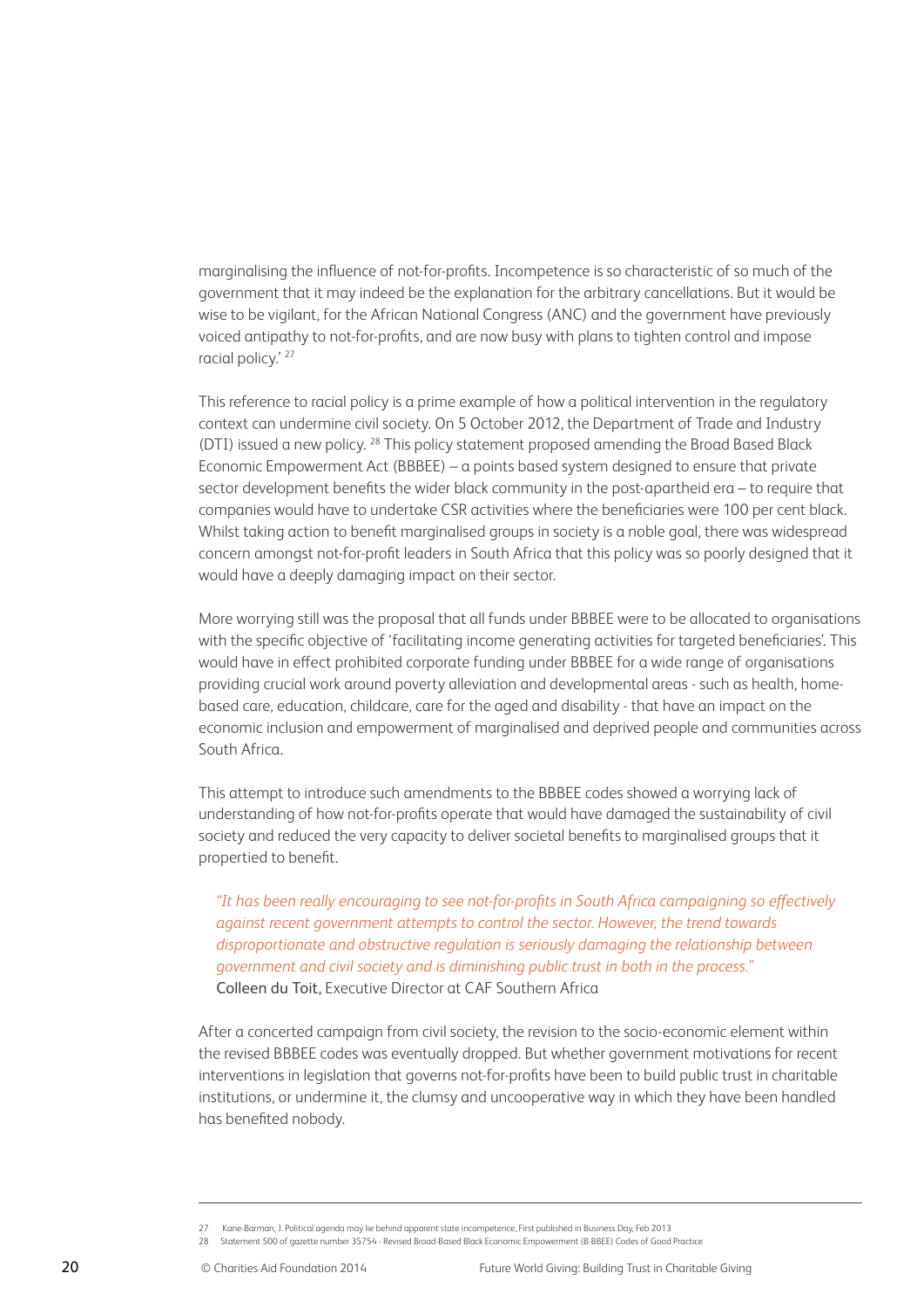#### *Independent regulation*

For some, the key to ensuring effective reporting is a simplification of the regulatory framework, and the most obvious way to bring this about would seem to be to the creation of a separate regulator specifically tasked with regulating not-for-profits. A single regulator would have the considerable advantage of being visible to the public, who might otherwise struggle to understand more complex systems of accountability. But above all, creating a regulator that is independent of political interests could help to build confidence in the not-for-profit sector. However, the experiences of countries that have created independent regulators are somewhat mixed and the success or failure of such regulators rest on the extent to which the underlying regulatory system is fit for purpose.

As participation in charitable activity grows in a nation, the regulatory system must evolve to meet new demands. These demands come both from not-for-profits, who require regulation that is appropriate for new organisational forms, and from donors, whose expectations of transparent reporting inevitably increase. Dealing with these competing demands can prove extremely challenging for regulatory structures that have evolved over time in an unplanned and reactive way.

In the USA, Federal tax law relating to tax-exempt organisations has evolved in a 'disorderly, unplanned fashion'.<sup>29</sup> The Internal Revenue Service is essentially the primary regulator for not-forprofits, and although it is capable of scrutinising financial reports, it is not naturally disposed to asking questions that might seem relevant to donors. Similarly in Canada, the Canada Revenue Agency has had to work with accounting standard setting boards to regulate not-for-profits, resulting in 'a complex and diffuse process operationalised through a network of private and public sector bodies"' .30

This tendency towards increasing complexity in regulatory relationships can make the idea of establishing a single not-for-profit regulator – a considerable and expensive undertaking – viable for advanced philanthropic societies. In England and Wales, accounting policy is currently developed in cooperation between the Charity Commission and Her Majesty's Revenue and Customs and policy is able to be refined in a coherent manner. These arrangements have led the England and Wales regulatory model to be the recognised as the leader in the field.<sup>31</sup>

But creating a single regulator is not a panacea for regulating not-for-profits. Even amongst countries where highly complex regulatory systems and increasing demands seemed to point to the creation of an independent regulator, experiences of doing so have been mixed. The complexity of the regulatory environment in New Zealand led to increasing calls for government to create an independent not-for-profit regulator. The 2005 New Zealand Charity Act established the Charities Commission, a Crown entity with an independent board, and gave it a wide range of regulatory powers. Despite quickly gaining traction -with 24,000 charities registering by 2009 - by August 2011 the government had taken the decision to de-authorise the Charities Commission and transfer its functions to the Department of Internal Affairs, while providing for independent registration and

<sup>29</sup> Hopkins, B. (2005), Testimony Before the Full Committee of the House Committee on Ways and Means, April 20.

**http://waysandmeans.house.gov/hearings.asp?formmode=view&id=2603.**

<sup>30</sup> Richardson, A. J. (2009), *"Regulatory networks for accounting and auditing standards: a social network analysis of Canadian and international standard-setting"*, Accounting, Organizations and Society, In Press.

<sup>31</sup> Irvine. H and Ryan. C, An International Comparison of Not-For-Profit Accounting Regulation, Queensland University of Technology, 2010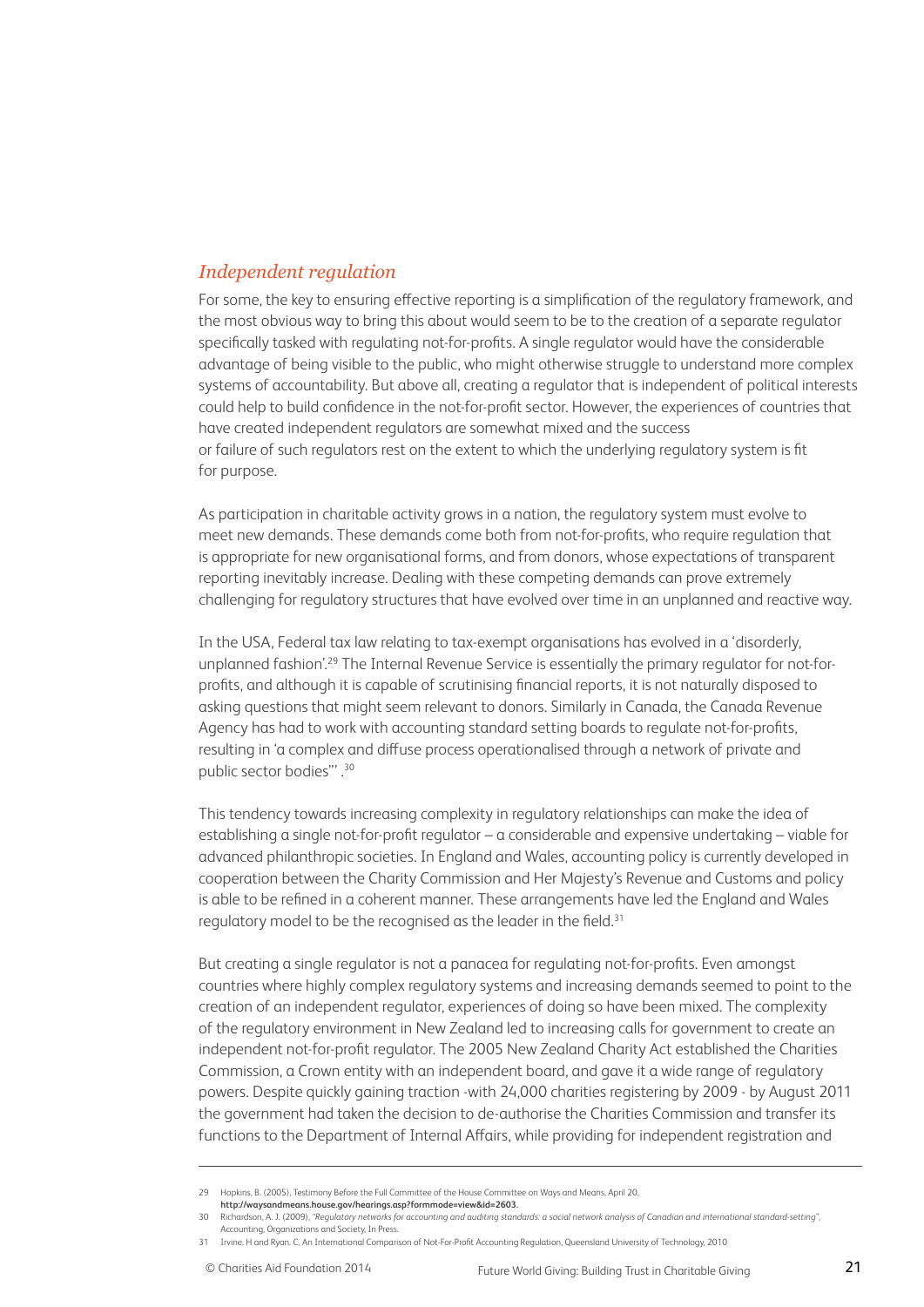#### related functions through a statutory board.

Where an independent regulator is well established and has a high profile with the public, expectations can surpass the level of scrutiny such an organisation has the capacity to provide. This problem was highlighted in England in 2013 by the case of the Cup Trust, a charity that was named in an investigative report by the Times newspaper as a front for a tax avoidance scheme and subsequently placed under interim management by the Charity Commission, pending the outcome of a full investigation. Up to that point, despite receiving annual returns from the Cup Trust showing an income of £78 million, but assets of just £107,000 and charitable grants of just £55,000, the Charity Commission had not taken action to cease the organisation's activities, allowing 'donors' to make attempts to claim as much as £46 million in tax relief over a two year period, before Her Majesty's Revenue and Customs (HMRC) intervened.

The two main issues that seem to have prevented the Charity Commission from acting decisively to prevent this scandal are a lack of regulatory powers and a breakdown in communications between the themselves and the tax regulator, HMRC. On the first point, the Commission was unable to act in relation to perceived uncharitable behaviour due to the limitations of their remit, explaining that they "have not been able to intervene as, after our careful considerations [they] could not conclude that the trustees have not complied with their duties under charity law."32 Indeed, an investigation by the National Audit Office (NAO), the UK public spending watchdog, into the Cup Trust scandal identified the fact that the Commission could "only take into account an organisation's expressed purposes, not its activities or the motives of its founders" as a 'key finding'.<sup>33</sup>

Despite apparent misuse of the Gift Aid tax incentive scheme for the purposes of tax avoidance,<sup>34</sup> the Charity Commission was unable to act without receiving the requisite information from HMRC. The Commission made this dependency clear when they eventually took action saying "when we received new information from HMRC, we took immediate steps to open a statutory inquiry".35 The NAO supported this claim in its report on the Cup Trust affair though it also found that "there were issues that might have justified the opening of a statutory inquiry in 2011". <sup>36</sup> A more wide ranging NAO investigation into the regulatory effectiveness of the Charity Commission recommended that the Charity Commission should work "more closely with HM Revenue & Customs to [...] share information through a mutual understanding of each other's information requirements" and "collaborate on risk profiling charities." 37

The Cup Trust scandal in England shows us that communication and even joint working between regulatory bodies is crucial. Even the best-resourced independent regulator will only be as effective as its relationships with partner authorities allows. Whilst creating an independent not-for-profit regulator adds complexity to what are in many nations already complex systems of regulation, the benefits can be considerable. Independent regulators are able to work with not-for-profits to improve

**www.civilsociety.co.uk/governance/news/content/14338/charity\_tax-avoidance\_scheme\_did\_not\_break\_any\_charity\_laws**  33 The Cup Trust, Report by the Comptroller and Auditor General, National Audit Office, December 2013

<sup>32</sup> Comment from Charity Commission spokesperson in Civil Society, January 2013,

<sup>34</sup> A report by the Parliamentary Public Accounts Select Committee of MPs concluded that "despite its declared charitable aims, it is clear that the [Cup] Trust was set up as a tax avoidance scheme by people known to be in the business of tax avoidance."

**http://www.publications.parliament.uk/pa/cm201314/cmselect/cmpubacc/138/13803.htm** 

<sup>35</sup> Comment from Mark Russell, to the Independent, May 2013 **www.independent.co.uk/money/tax/tax-scandal-threatens-charity-donations-8608334.html** 

<sup>36</sup> The Cup Trust, Report by the Comptroller and Auditor General, National Audit Office, December 2013

<sup>37</sup> The regulatory effectiveness of the Charity Commission, Report by the Comptroller and Auditor General, National Audit Office, December 2013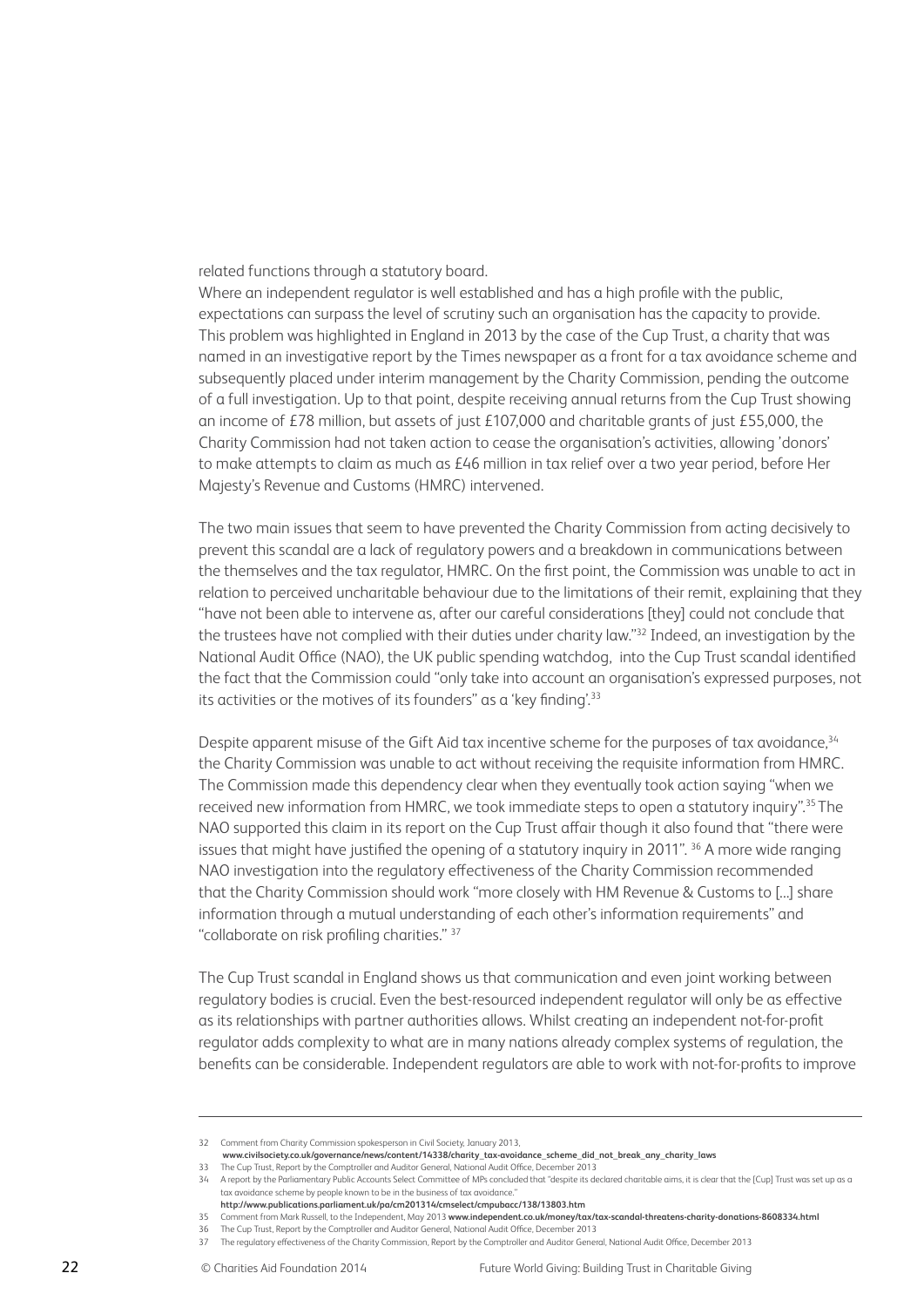the quality of reporting and ensure that donors get more information about the issues that matter to them. Whilst it is possible to retrofit existing regulatory structures to be able to capture information about governance and impact, this mixing of roles looks strange to the public and dilutes the potency of a more specialised system. For example, in the USA, although the introduction of fields in Form 990<sup>38</sup> by the Internal Revenue Service allows for the collection of more information on not-forprofit governance, this seems a counterintuitive area of focus for financial specialists.

<sup>38</sup> Form 990 is completed by not-for-profit organisations and is primarily concerned with financial information. These documents are available to the public and are used by the Inland Revenue Service to prevent the abuse of tax exemption.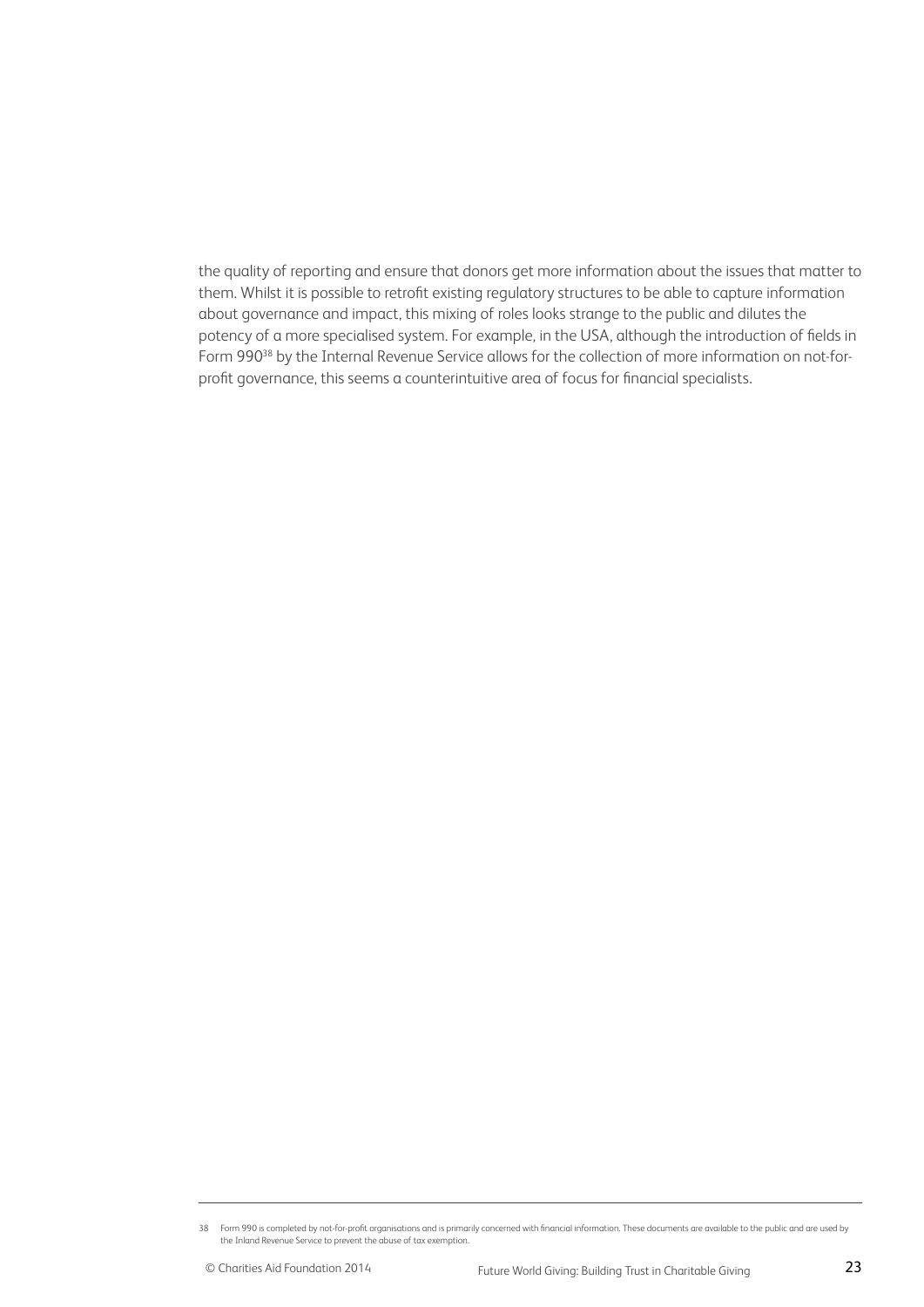#### *Focus on: Australia*

The Australian Charities and Not-for-Profit Commission (ACNC) was established as an independent regulator in 2012 as the result of a long campaign by not-for-profits. Given that Australia was ranked 7th in the world for participation levels in charitable giving in the World Giving Index 2013 and 1st in 2012, one might reasonably wonder whether such a body is necessary.<sup>39</sup> However, the process of establishing an independent regulator has led to an in-depth understanding of the needs of Australian not-for-profits and the flaws in the existing system. As such, the ACNC has a clearly defined role and responsibilities which directly respond to recognised needs.

A series of reports and consultations, dating back to the mid 1990s, have called for the creation of an independent not-for-profit regulator in Australia and have helped to pin down its structure and responsibilities. Indeed, an official inquiry published in 2001 conceded that it was 'ploughing welltilled soil<sup>'40</sup>. A central concern was the confusion caused by the various terms applied to not-for-profits and their overlapping status in common law – a problem faced by not-for-profits and regulators in many common law nations. A key reason for supporting the creation of the new regulator, according to the 2001 inquiry would be 'to determine the status of charities and related entities'.

By 2010,the focus of the Productivity Commission report into the 'Contribution of the Not-For-Profit Sector' was on simplifying the regulatory framework and reducing the administrative burden on not-for-profits; particularly those operating across jurisdictions which often had different reporting requirements. Crucially, the Government, working with not-for-profits, was planning to create an independent regulator as part of a wider effort to tackle jointly identified problems. Following a consultation in 201141 and subsequent parliamentary enquiries, the ACNC was established in December 2012.

The remit of the ACNC has some key features which demonstrate the effort that has been taken to ensure that it adds maximum value in the Australian context. In registering organisations, it will be creating a database of information that will act as a central repository for other government agencies - meaning that charities will only ever have to report to the ACNC. Speaking before the House of Commons Public Administration Select Committee in the UK in November 2012 Murray Baird, Assistant Commissioner (General Counsel) ACNC, explained that: "*The ACNC database will create a charity passport of data that can be made available to all other Commonwealth agencies requiring information from charities. The ACNC legislation requires other agencies to seek such information from the ACNC, rather than require charities to provide it to the Government more than once. The tag for this arrangement is called 'report once, use often'".*42 The ACNC will also focus heavily on providing education and training on effective not-for-profit governance and administration to drive up standards and ultimately improve public trust.

<sup>38</sup> Form 990 is completed by not-for-profit organisations and is primarily concerned with financial information. These documents are available to the public and are used by the Inland Revenue Service to prevent the abuse of tax exemption

<sup>39</sup> World Giving Index 2012 and 2013, Charities Aid Foundation

<sup>40</sup> Report of the Inquiry into the Definition of Charities and Related Organisations, Commonwealth of Australia, 2001

<sup>41</sup> "Final Report on the Scoping Study for a NFP Regulator"

<sup>42</sup> Murray Baird, Assistant Commissioner (General Counsel) ACNC, Speaking before the House of Commons Public Administration Select Committee inquiry into the Regulation of the Charitable Sector and the charities act 2006 (Public Question 286-379), 6 November 2012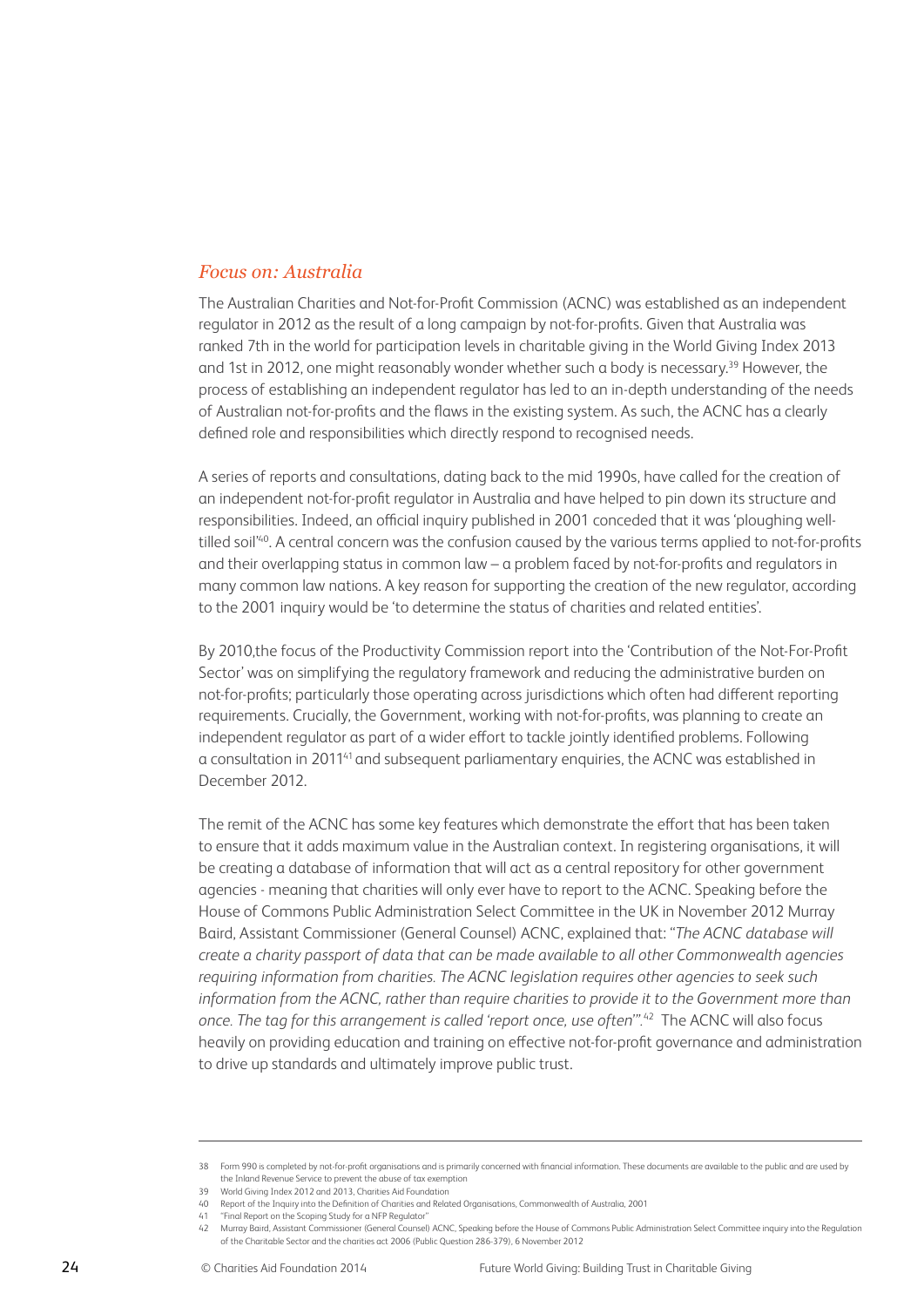However, whilst in opposition the Liberal Party spoke out against the ACNC in its current form, first promising to abolish it and subsequently signalling that they would remove its regulatory powers. In a speech at the Centre for Independent Studies in Sydney in April 2013, Kevin Andrews, Shadow Minister for Families, Housing and Human Service at the time (and now Minister for Social Services – a new portfolio that will hold wide ranging control over policy relating to not for profits), laid out plans to "return the regulatory powers that existed in the ATO, ASIC and other similar bodies to those bodies", citing a failure to reduce bureaucracy and his belief that such an organisation is incompatible with Commonwealth, State and Territory laws.

Should the Liberal-National Coalition, having come to power shortly before the publication of this report, take such steps to diminish, or even abolish the role of the ACNC donors may lose faith in the regulatory system. The politicisation of not-for-profit regulation threatens to polarise the public and stir up mistrust both in regulators and not-for-profits. As such, the Australian example shows that, even in a country with a highly developed culture of giving and with a wealth of prior research and consultation, establishing an independent regulator is extremely challenging and carries considerable risk. Ensuring bipartisan support should be seen as an important prerequisite for taking such a significant step.

#### *Recommendations*

Create formal protocol mandating the sharing of information with not-for-profit regulatory bodies when financial regulators observe suspicious activity in a not-for-profit.

Consider nominating staff at all levels within regulatory bodies as having formal liaison roles with other regulators on not-for-profit monitoring. Hold regular meetings of this group to discuss issues of joint working.

Create a central database for all regulators to access ensuring that not-for-profits do not have to report to multiple bodies and eradicating duplication.

Commit to understanding the structural weaknesses of the existing not-for-profit regulatory framework (in the form of a consultation and review) before adding to its complexity.

Ensure cross party commitment for establishing a regulator in order to avoid politicising its existence.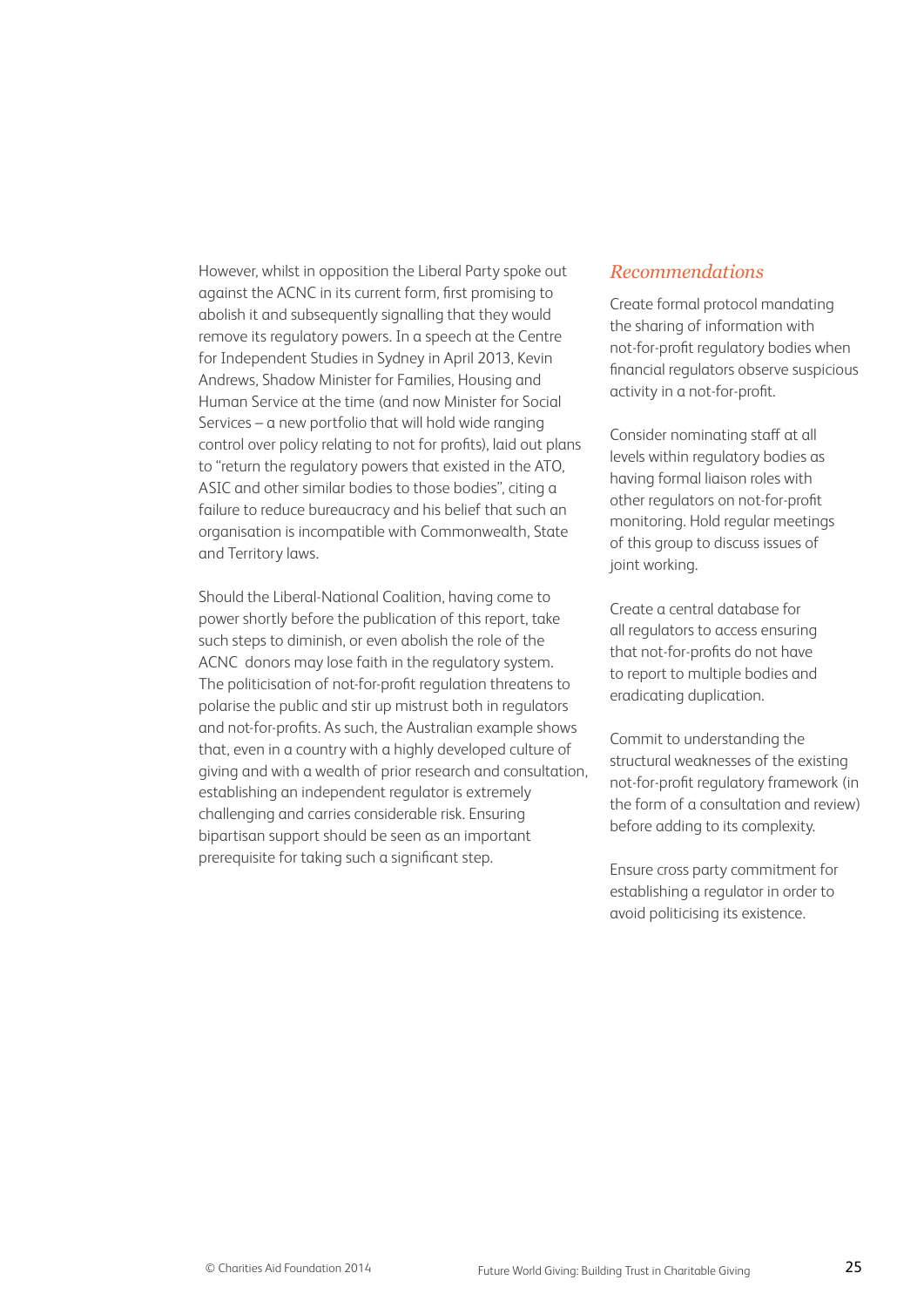### *Assigning Status*

In most countries there are recognised types of non-profit organisations. However, the typology differs substantially from one country to another. A wide range of legal forms for not-for-profits has advantages for the sector and particularly for donors, as it provides clarity about the nature and the governance structure of a given organisation. Nations that maintain an overly simplistic typology of not-for-profits may risk failing to harness the potential of the sector by failing to allow for choice. For example, in Kenya, a lack of distinction between philanthropic institutions and wider civil society bodies not only limits the development of both sectors by failing to clarify purpose in the eyes of the donor, but also contributes to an underlying mistrust of the sector which is viewed as unaccountable and prone to corruption.<sup>43</sup>

Indeed, the Kenyan example raises other issues about the assignment of legal status. The legal forms which do exist do not sufficiently reflect long standing traditional charitable practices within the country. The practice of *harambee* (pooling together) predates the colonial era and is still widely practiced, but it does not have legal status as a not-for-profit form by name. This perhaps points to a problem which is inherent in emerging economies – that technical assistance and broader pressures from the international not-for-profit communities can result in the building of legal structures that fit global norms closely but do not necessarily reflect existing domestic patterns. As a result, new forms of philanthropy are seen as separate, and fail to benefit from the legacy of trusted and culturally legitimate forms of charitable activity.

The failure to recognise traditional models of giving is also a problem in Sub-Saharan Africa where, like Kenya, horizontal giving practices linked to a sense of duty to give when times are good (known in several nations as *ubuntu*) are widespread. These localised, trust-based schemes ought to have been the foundation blocks for civil society in nations where trust in institutions is low. But because regulation of not-for-profits too often focuses on monetised assets, many of these organisations are rendered invisible. However, these organisation often have assets which though unofficial, are significant. Land, human resources and skills, connections with and support from local businesses and most importantly the trust of the local community make these under-recognised not-for-profits the hidden majority of civil society in many nations.

By encouraging organisations to measure these assets and offering advice and training and official recognition in exchange for light touch reporting, regulators could bring literally thousands of organisations into the light. This would help to show the public that not-for-profits are not a foreign imposition, but an abundant and highly legitimate national resource. However, encouraging voluntary reporting and measurement of assets should not be seen as an opportunity merely to spread accepted international standards of regulation or to impose new burdens on grassroots organisations. Rather, any such policy should focus on allowing organisations to represent themselves and what they do and to learn from other organisations.

The engagement of these organisations in wider civic dialogue and their exposure to new ideas could prove to be a game changer for promoting greater participation in giving amongst the emerging middle classes and for the addressing of social problems. This potential is highlighted by Akiba Mashinani Trust (AMT), the financing facility for the Kenya Federation of Slumdwellers. Comprising

44 Akiba Mashinani Trust were winners of the 2013 Olga Alexeeva Memorial Prize, organised by Alliance Magazine

<sup>43</sup> Otieno. M, Ufadhili Trust, Global Institutional Philanthropy Part Two: Country Profiles, Worldwide Initiatives for Grantmaker Support (WINGS)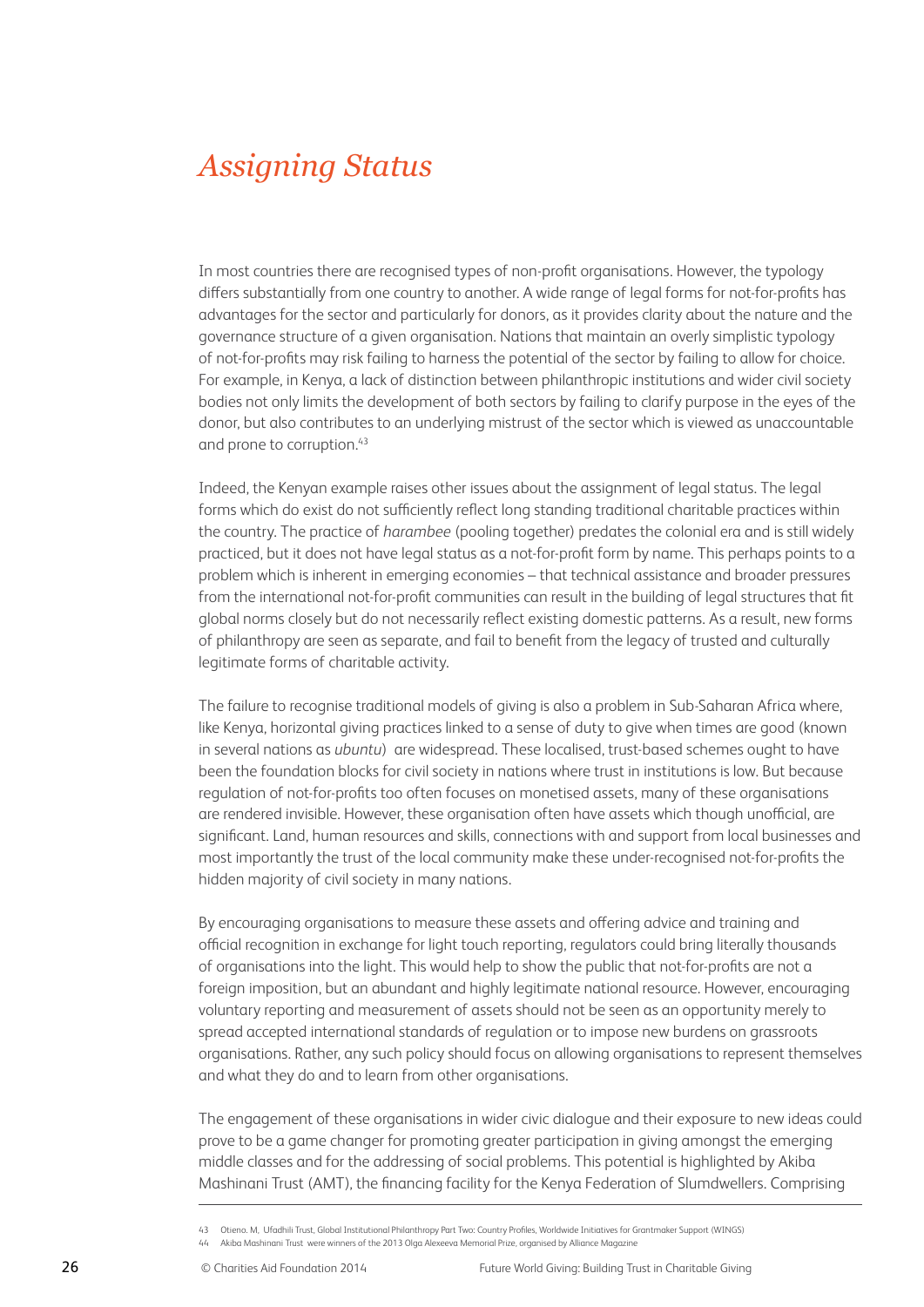more than 700 community savings schemes consisting of 300,000 people, it is able to use some of its members' money to invest in larger projects such as building homes. However, to enable the sharing of ideas like this, governments need to recognise the importance of networking, training and support.

*"People don't trust institutions, and often have good reason not to, because they are unaccountable and sometimes corrupt. In contrast, traditional forms of giving are trusted. Governments should perhaps ask themselves 'can we do more to harness these forms and link them into the wider civil society?' The reality is that people will look more favourably on all forms of civil society when they can see that they are already playing a part in it."*

Jenny Hodgson, Executive Director, Global Fund for Community Foundation. Quote taken from an interview conducted as part of the Future World Giving project.

However, while too narrow a set of legal forms can fail to make space for the diversity of the not-for-profit sector, there are also pitfalls inherent in creating too many legal forms. Even when governments are proactive in ensuring that new organisational forms are given legal standing, their efforts can be ad hoc and un-strategic, resulting in complex, confusing and often burdensome registration and regulation practices. Tanzania, for example, has seven different laws governing different organisation types.

As previously stated, civil society cannot be viewed in isolation from the context in which it operates and this is particularly pertinent in understanding the way in which governments assign status to not-for-profits. The inherent imbalance in the relationship between the State and civil society, especially in emerging philanthropic markets, enables governments to craft legal definitions of not-for-profits in its own image, rather than as a reflection of civil society.

It is understandable that governments might want to use regulatory systems to assign status to organisations which reinforce their own sovereignty, particularly in countries where regulatory frameworks were drawn up in the immediate aftermath of independence or revolution. However, this narrow view of state building fails to recognise the important role that civil society can play in providing a constructive vehicle for citizens to express concerns without resorting to unrest.

#### *Recommendations*

Recognise existing local forms of not-for-profit legally, using language that resonates with the public.

Encourage, but do not require, the measuring of un-monetised assets to highlight the scale and resources of domestic civil society.

Offer a light touch regulation for previously unrecognised and/or unregistered organisations. Registration should not be a requirement, but should be encouraged.

Allocate funds to not-for-profit infrastructure and development organisations (national and regional) to provide advice and training on meeting the requirements of regulators.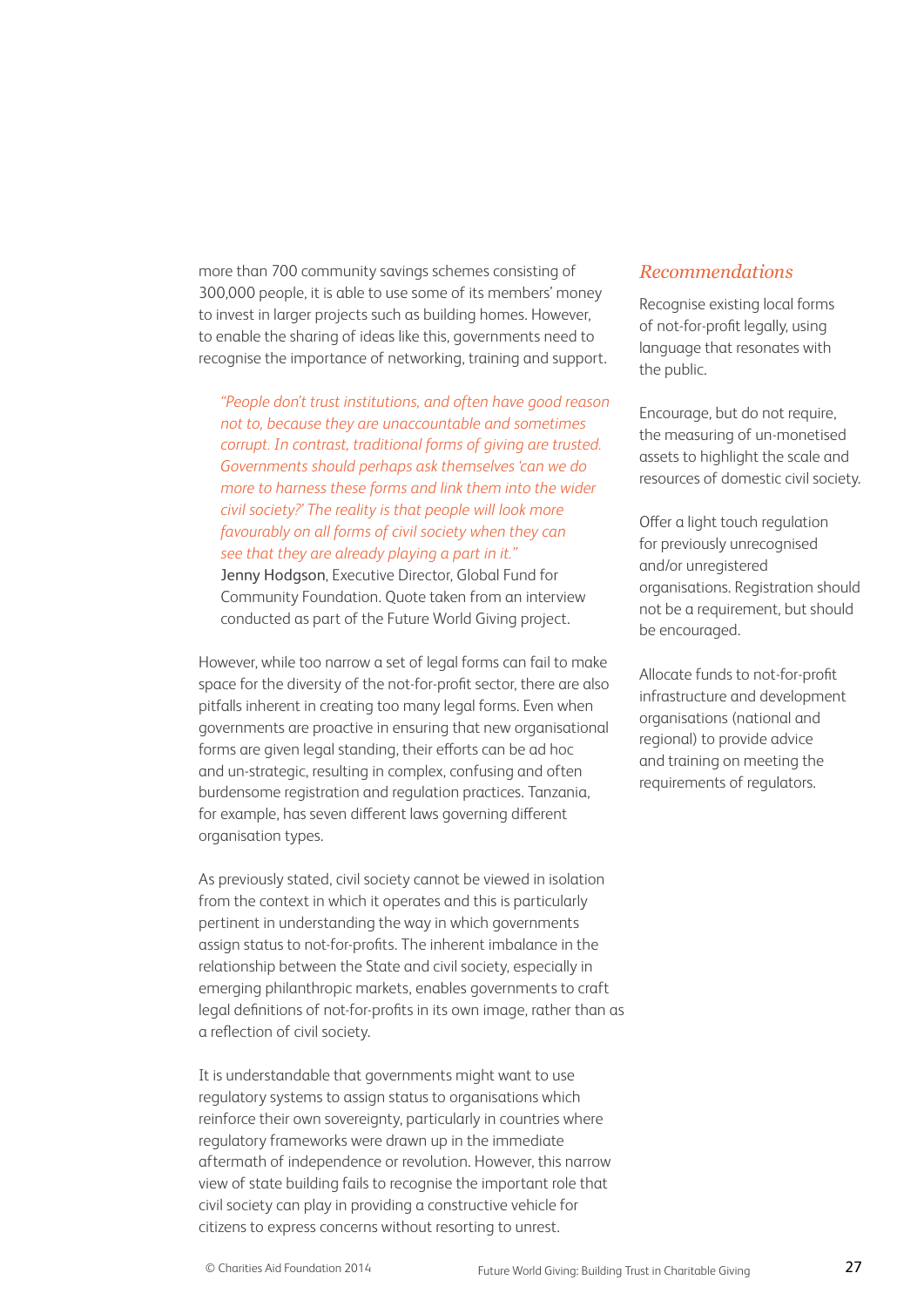#### *Focus on: China*

One of the clearest examples of this kind of top down approach to regulating not-for-profits is in China, which has not only legislated to render civil society in its own image but has in fact created 'Government Organised Non-Governmental Organisations' (GONGOs), which dominate the sector (a similar strategy has also been employed in Uzbekistan). It is presumed that Chinese officials wanted to harness the generosity of philanthropists and social organisers to drive improvements in various aspects of Chinese society, whilst retaining control and limiting the capacity of not-for-profits to publicly criticise government.

However, the 2008 Sichuan earthquake proved to be a stress test for the Chinese model of Stateorganised civil society. The Chinese Red cross, one of the few Chinese GONGOs allowed to accept direct donations from the public, benefited from an outpouring of public generosity and received a share of the 12.4 billion US dollars in donations (inclusive of goods and services) reported by Chinese state media. But stories quickly began to emerge of excesses within the Chinese Red Cross and of donated money being clawed back into government coffers. In 2009, research from Tsinghua University revealed that 80 per cent of charitable donations following the Sichuan earthquake had been designated as extra government revenue.<sup>45</sup>

The legacy of State dominance of service provision has clearly affected attitudes towards philanthropy, and a lack of transparency in the way donor money is spent is likely to set charitable giving back further. The fact that when asked who they felt was most responsible for addressing social need, 80 per cent of Chinese people answered 'government' and just 3 per cent chose 'people like me' (compared to 35 per cent and 22 per cent respectively for the global average).<sup>46</sup> shows that philanthropy faces a battle to earn the trust of society. Speaking at an international symposium on charity legislation in Beijing in 2007 Xu Yongguang who, from 1988 to 2005, led the China Youth Development Foundation's Project Hope commented that growing up in a society where 'an omnipotent government serves as master of the people [...] the public has a weak charity awareness.'47

But despite the crisis of trust after 2008 and subsequent scandals, such as in 2011 when a supposed Red Cross Society of China (RCSC) employee named Guo Meimei (the organisation has denied her employment) posted photos of herself on a social networking website posing with luxury cars and designer handbags, public trust in not-for-profits has risen from 48% in 2008 to 81% in 2013 according to Edelman's Trust Barometer. This suggests that GONGOs have been effective in addressing public concerns in light of recent scandals. The RCSC has since publically committed to improving its transparency and has appointed an independent non-executive committee to strengthen its governance.<sup>48</sup> Indeed, some spectators see a long term trend towards a more balanced relationship between state and not-for-profits in China. Even before the recent scandals experts on Chinese civil society such as Professor Wu Fengshi observed that 'GONGOs are developing

<sup>45</sup> China's Red Cross fights to win back trust, BBC News website, April 2013 **http://www.bbc.co.uk/news/world-asia-china-22244339** 

<sup>46</sup> Edelman Trust Barometer 2012, Edelman **http://trust.edelman.com/trust-download/global-results** 47 Young. N, Full steam ahead for 'charity' even as brakes are applied to NGOs, China Development Brief, 2007,

**http://www.chinadevelopmentbrief.com/node/1222**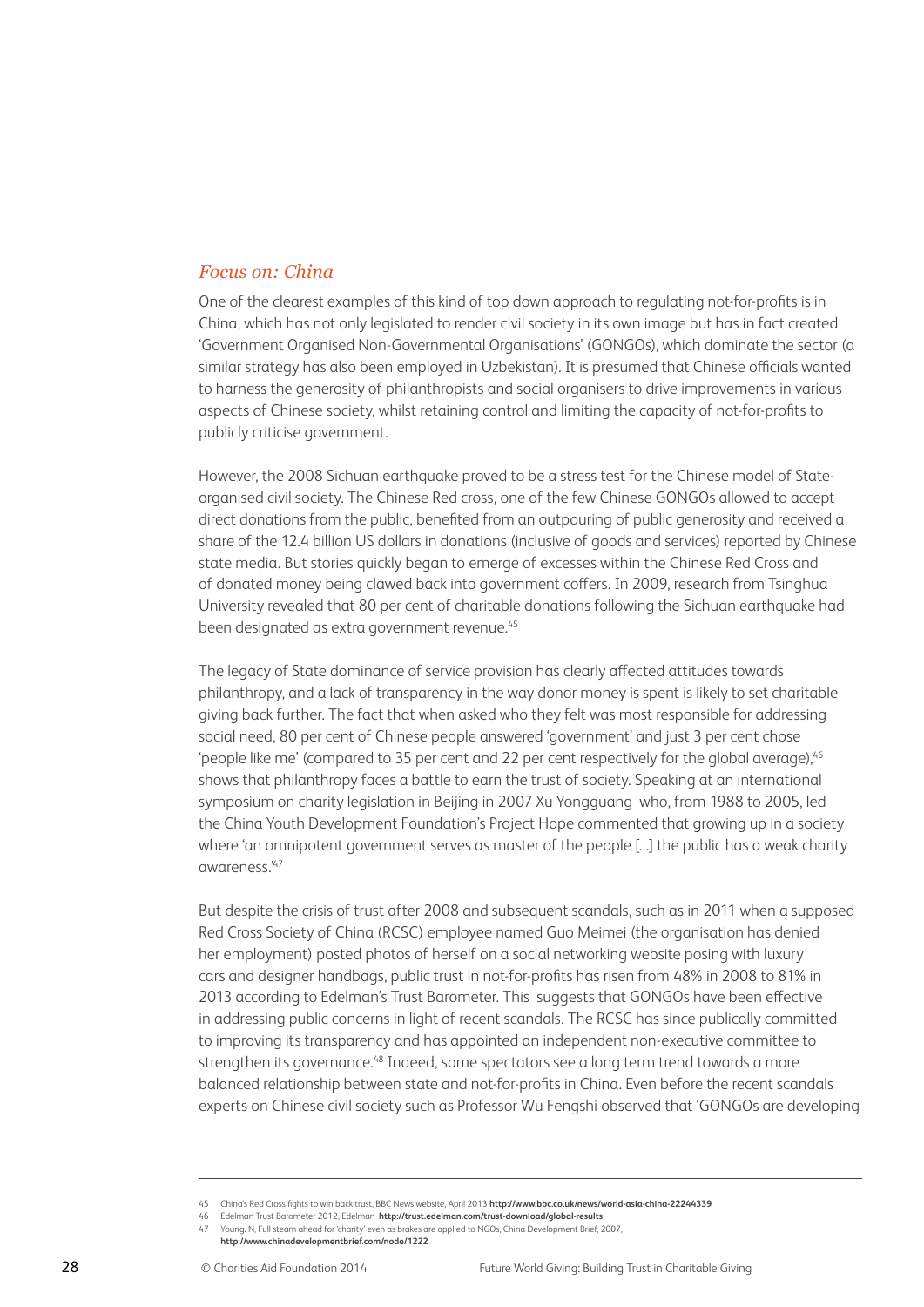their own organizational ideologies and capacities, and in the process both governmental and GONGO perceptions of their respective roles are changing.' 49

However, it remains to be seen whether a model of philanthropy where not-for-profits are subject to State sovereignty can be sufficiently reactive to donor and beneficiary demands to prosper. According to the World Giving Index 2013, engagement in charitable activity is extremely low. China ranks joint second to last (133rd) in terms of its World Giving Index Score<sup>50</sup> (a coefficient of engagement in giving money, volunteering and helping a stranger), a significant underperformance compared to countries of a similar level of economic development. Furthermore, if reports at the time of publishing are to be believed<sup>51</sup>, a government briefing to officials referred to as 'Document Number Nine' identifying the promotion of civil society as a potential threat in the 'ideological realm' suggests that the Chinese government is in no hurry to address a stagnant philanthropic sector.

<sup>48</sup> Red Cross promises transparency in Lushan quake donations, article on the Central China Television website **http://english.cntv.cn/20130424/107396.shtml** 49 Fengshi Wu: "Environmental GONGO Autonomy: Unintended Consequences of State Strategies in China", *The Good Society,* Volume 12, no. 1, 2003

<sup>50</sup> World Giving Index 2013, Charities Aid Foundation, 2013

<sup>51</sup> Political Rebalancing: Thinking Backwards, The Economist, June 24th, 2013. Article available online at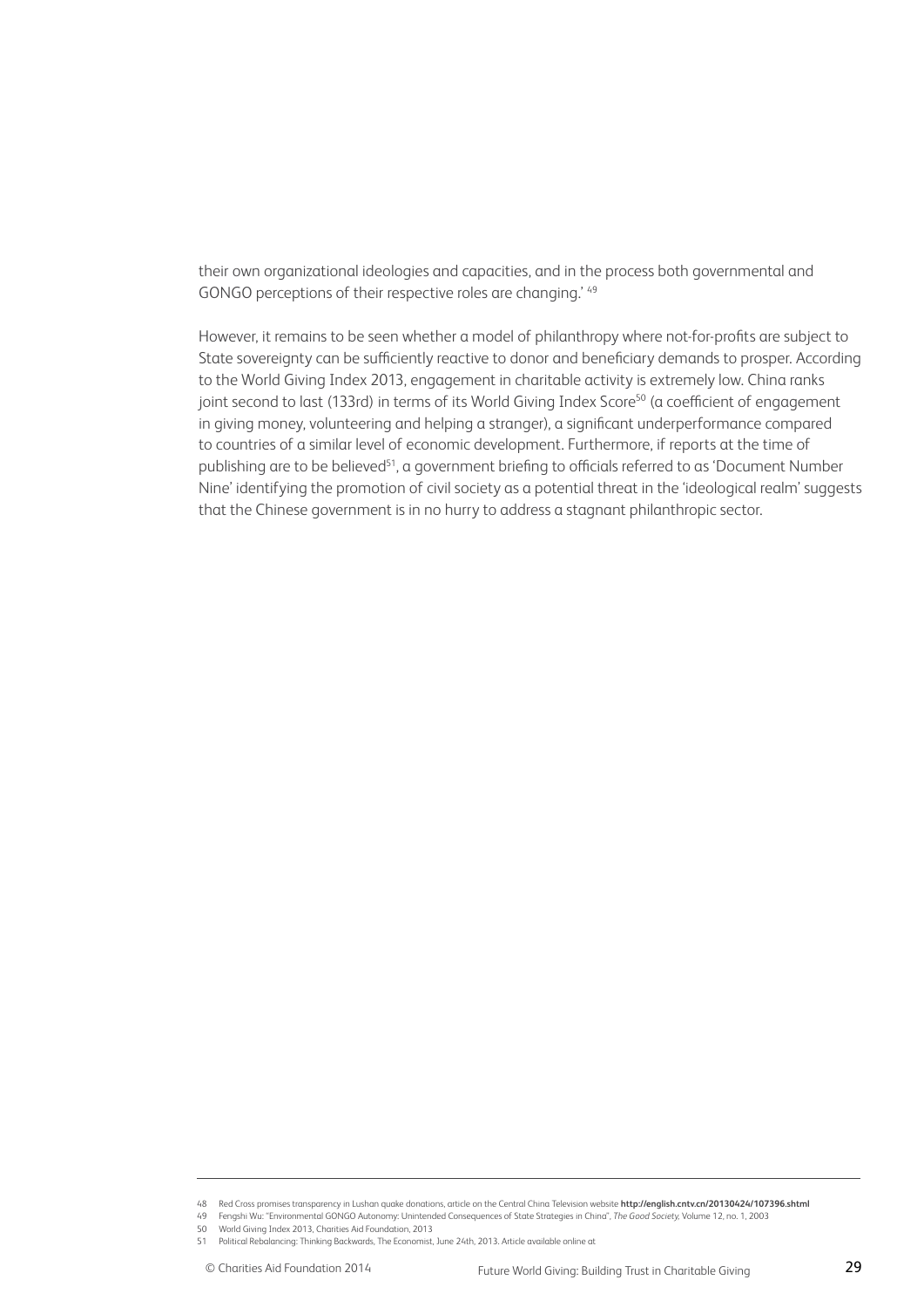# *Regulating Foreign and Foreign Funded Organisations*

In an increasingly globalised world, money flows freely between countries. This is as true for philanthropic giving as it is for capital flows in trade and business. However, the distance between donor and beneficiary raises questions for policy makers about the accountability and transparency of philanthropic activity at both ends of the transaction. Legislation and regulatory procedure often seeks to guarantee that charitable activities meet domestic expectations and adhere to national governance standards, considering only the narrow impact that notfor-profits have against their stated objectives. This renders invisible the wider impact that organisations have on building public trust in giving abroad and the extent to which they are accountable to beneficiaries. On the other hand, some governments treat the support and participation of foreign not-for-profits and donors with suspicion, raising barriers to entry for philanthropists from abroad.

It is important to recognise that governments have a responsibility to ensure that foreign not-for-profits and/or not-for-profits funded wholly or in part from abroad are held accountable for their activities. However, whilst all sovereign states should be able to expect foreign, and foreign funded not-for-profits to uphold domestic standards, the legislative and regulatory framework that governs domestic not-for-profits should be suitably robust to achieve this without resorting to additional, punitive or prohibitive standards for foreign philanthropy.

Whilst there may be an argument to say that the uncoordinated activities of foreign philanthropists can in some circumstances hamper the development of home-grown charitable movements, any benefit in this regard is far outweighed by what is lost by stifling foreign philanthropic engagement. Restricting the participation of international philanthropists stifles civil society not only through loss of revenue but also through isolation from ideas. In many developing countries not-for-profits have had to improve their governance to meet the expectations of foreign donors, which has driven up standards and will ultimately improve trust amongst emerging domestic middle classes as they begin to engage in philanthropy.

Unfortunately, there appears to be a trend for increasingly restrictive legislation concerning cross-border engagement of foreign NGOs and donors. Some countries in the Middle East and North Africa (MENA) region have sought to quell civic unrest by cracking down on international philanthropic engagement, believing it to be undermining state sovereignty. In Algeria, a 2011 proposal to amend the already restrictive Law No. 90-31 will forbid not-for-profits from receiving funds from abroad unless a partnership agreement is in place between the foreign donor and the Solidarity Minister. Membership of international NGOs must be pre-approved by government. The proposed amendment will also give the government the ability to suspend these agreements if the foreign association clearly interferes in the affairs of the host country or performs activities that violate national sovereignty, the established institutional order,

#### *Recommendations*

Ensure that legislation and regulatory systems are sufficiently robust to be able to hold not-for-profits to account without the need to impose separate requirements on foreign not-for-profits or not-for-profits receiving funds from abroad.

Domestic not-for-profits should have the freedom to associate with foreign or international not-for-profits to promote the sharing of ideas and the development of civil society.

Allow foreign nationals legally residing in a country to be founders/trustees/ board members of not-for-profits providing that they meet generic eligibility requirements.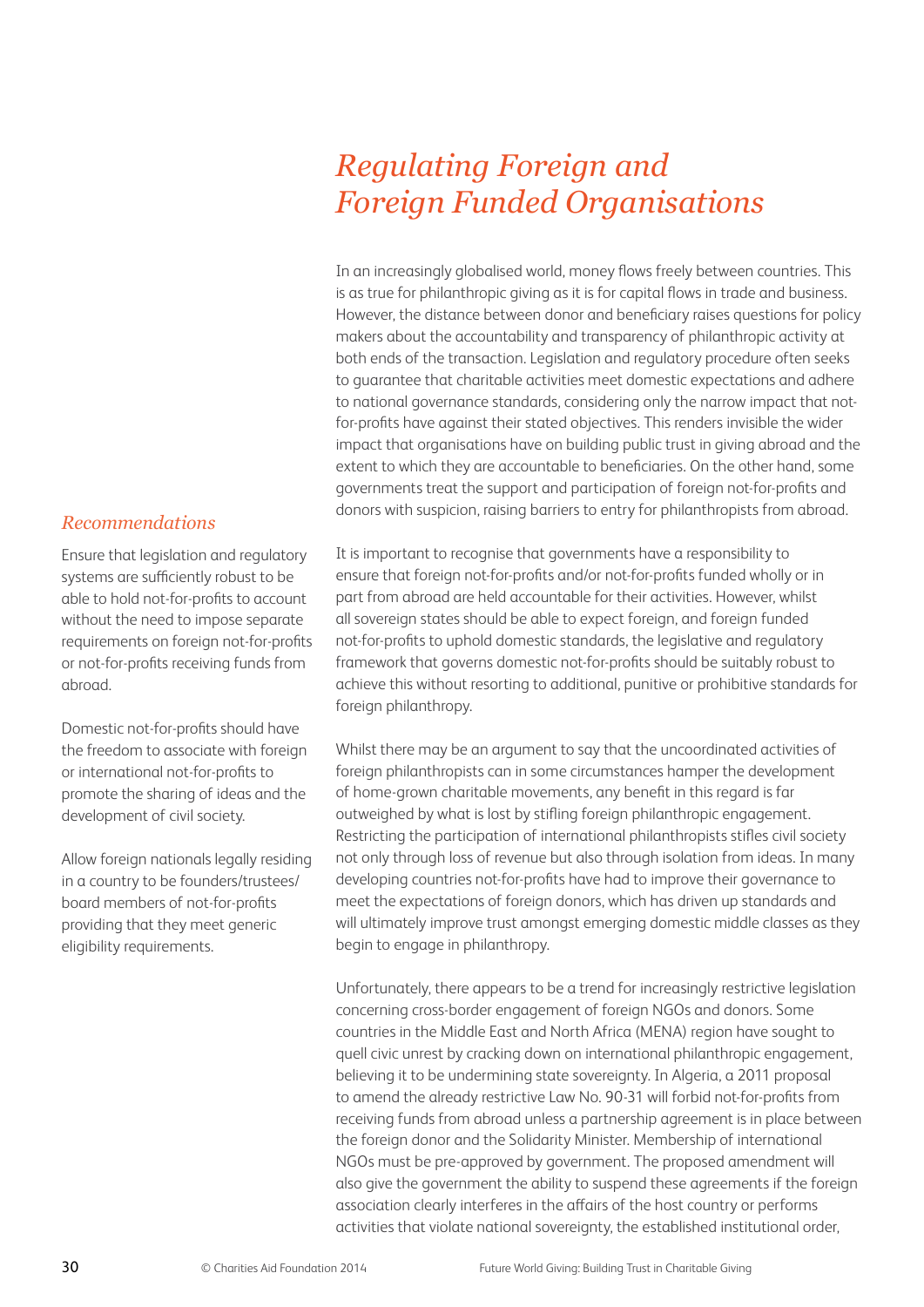national unity, the integrity of the national territory, public order and morality, or the 'civilisational values' of the Algerian people.<sup>52</sup>

In Egypt, the final draft (at time of writing) of the Civil Institutions Act includes articles that, if ratified, would impose requirements on foreign, and foreign funded not-for-profits that do not apply to domestic organisations. Articles 63-65 of the draft law would subject foreign not-for-profits to excessive supervision and prohibit participation in 'political parties' activities' or activities that would violate national sovereignty. The most worrying aspect of the law is not the level of scrutiny it brings to not-for-profits but the fact that they apply specifically to foreign funded organisations. As neither of these terms is defined or limited in any way, the provision allows the government broad discretion to deny a foreign not-for-profit the ability to operate in Egypt.<sup>53</sup> In addition, the new law would deem all cross border donations to be 'public funds', which under Egyptian law would allow for unprecedented levels of scrutiny of foreign donations in comparison to domestic funds – a difference that would imply distrust in those organisations receiving money from abroad.

<sup>52</sup> Algeria: Review of the Proposed Legislation on Associations, Euro-Mediterranean Human Rights Network, 2011

**http://www.euromedrights.org/eng/2011/10/27/algeria-review-of-the-proposed-legislation-on-associations/** 

<sup>53</sup> NGO Law Monitor – Egypt, International Centre for not-for-Profit Law, 2013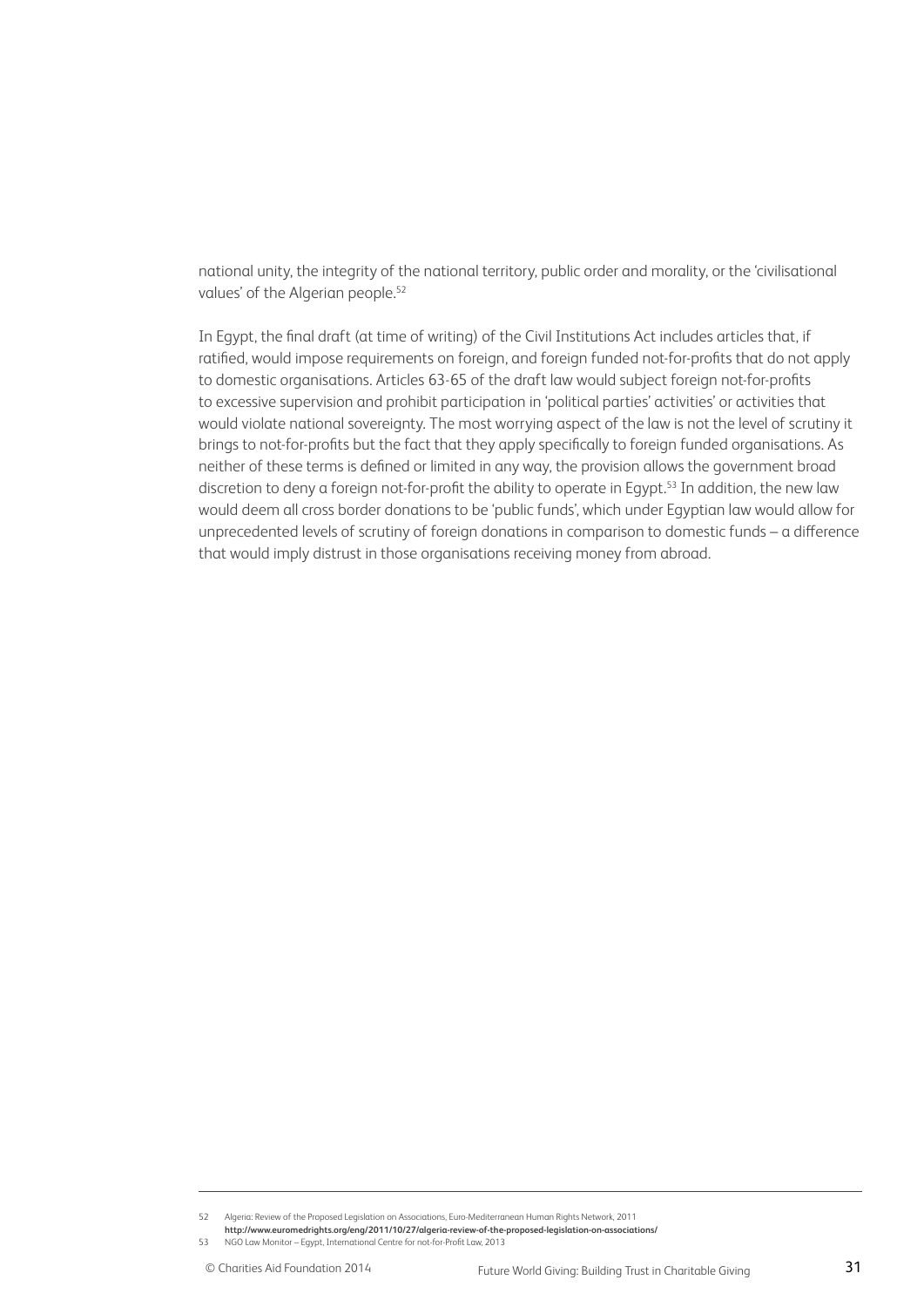#### *Focus on: Russia*

Recent developments in the regulation of not-for-profits in Russia have challenged public trust in organisations, their capacity to speak freely on key issues and their ability to motivate donors. This goes some way to explaining why Russia is ranked 127th in the World Giving Index. Whilst all these issues will be covered as part of the Future World Giving series, we will focus here on the way in which recent policy has damaged public trust in international not-for-profits.

The regulation of not-for-profits in Russia became the subject of international concern in 2006 when the government introduced the Russian Federation Law on Introducing Amendments to Certain Legislative Acts of the Russian Federation (2006 NCO Law). The 2006 NCO Law established burdensome registration and reporting requirements, and severe penalties now act as a disincentive to smaller not-for-profits. But the most concerning aspect of the Law was the extent to which it was open to interpretation. The International Centre for Not-for-Profit Law (ICNL) bemoan reporting requirements which are 'not only difficult and costly to comply with, but also hard to understand, leaving excessive room for government officials to exercise discretion in determining whom to target when enforcing these rules.'54

In recent years, State policy has fostered distrust in cross border philanthropy and international civil society. The language used in a 2012 Federal Law<sup>55</sup> seems to paint foreign donors as agitators against the State rather than contributors to the public benefit. In practice, any not-for-profit deemed to be carrying out 'political activities'- the definition of which is open to interpretation- must register in advance of receiving funding from abroad as a 'foreign agent' or executives may face punitive fines (300.000 RUR (EUR 7.300)), and the organisation will risk suspension. Though Russian officials have claimed the term 'foreign agent' is in fact a legally neutral term, others, including Nils Muiznieks, human rights commissioner for the Council of Europe have expressed concerns about the effect this language will have on public perceptions of not-for-profits, with Muiznieks commenting that "continuing use of the term 'foreign agent' in the legislation and practice in relation to NGOs would only lead to further stigmatization of civil society in the Russian Federation and will have a chilling effect on its activities." 56

Olga Batalina, State Duma deputy and Assistant Secretary of the United Russia General Council has been quoted as saying "Sabotage of the law on foreign agents by individual NGOs may lead to their suspension" whilst also adding that "a number of non-commercial organizations [sic] virtually engaged in politics and financed from aboard, [...] have openly announced that they will sabotage this law".57 Ms Batalina unwittingly sums up the dire situation for organisations which rely on foreign funds. Put another way, if organisations do not register as foreign agents they face suspension, whereas if they do accept a tag of 'foreign agent' they concede legitimacy in the eyes of the public. rendering their charitable mission almost impossible and hence unattractive to donors internationally or domestically. This is an obvious catch 22.

<sup>54</sup> NGO Law Monitor – Russia, International Centre for not-for-Profit Law, 2013

<sup>55 &#</sup>x27;Introducing Amendments to Certain Legislative Acts of the Russian Federation Regarding the Regulation of Activities of Non-commercial Organizations Performing the Function of Foreign Agents'

<sup>56</sup> Quote from Nils Muiznieks, Russia should drop 'foreign agent' tag for NGOs: rights official, online article, Reuters, July 2013,

**http://www.reuters.com/article/2013/07/15/us-russia-ngos-idUSBRE96E0DK20130715** 

<sup>57</sup> Olga Batalina quote taken from: B. Bowling, Russian Legislation and NGOs in Russia, Russian Analytical Digest, No. 120, 23 November 2012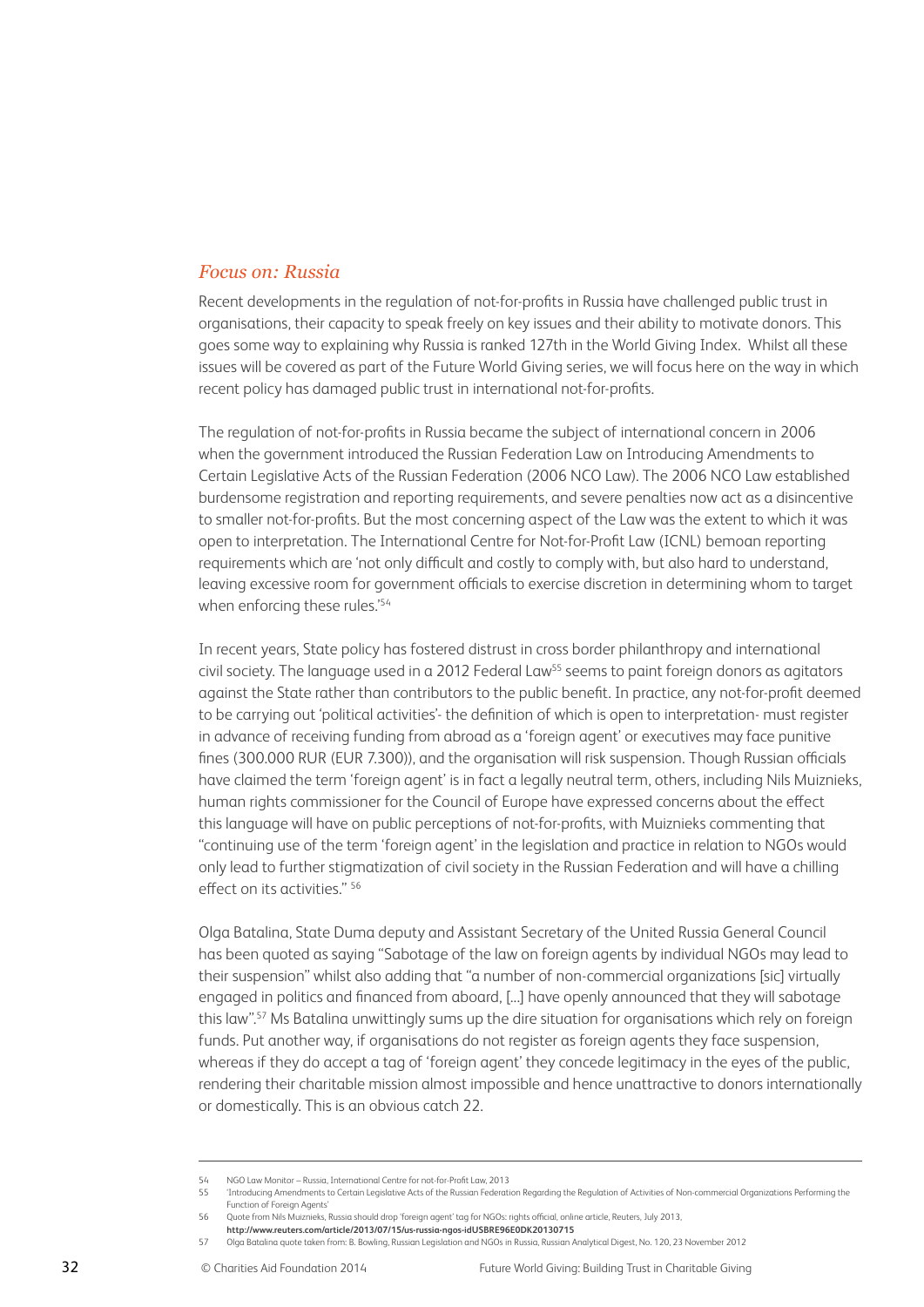*"The 2012 Federal Law is monstrous. We still don't know what proportion of foreign funding would mean an organisation has to register itself as a foreign agent, and exactly what constitutes 'political activity'. More or less all serious NGOs have a degree of cooperation with the government written into their constitution. Non-commercial organisation receiving even 5 dollars into their accounts will fall under the remit of this law by formal order."*

Tatiana Toulchinskaya, director of "Here and now" Foundation, which works with orphaned children in Russia. Quote taken from an interview conducted by CAF Russia for the Future World Giving project.

This public undermining of trust in foreign and foreign funded not-for-profits, and the promotion of the idea that foreign engagement in domestic civil society should be viewed by Russians with scepticism, is extremely damaging. The damage is not only to those seeking to gain funds from, work with and learn from international donors and partners; it is felt by all of Russia's estimated 250,000 not-for-profits, because undermining public trust in a certain sub-sector often leads to a general loss of trust in the wider sector. Given that Edelman put trust in 'NGOs' in Russia at just 40 per cent (the global average is 63 per cent), not-for-profits can feel the effect that recent government policy is having.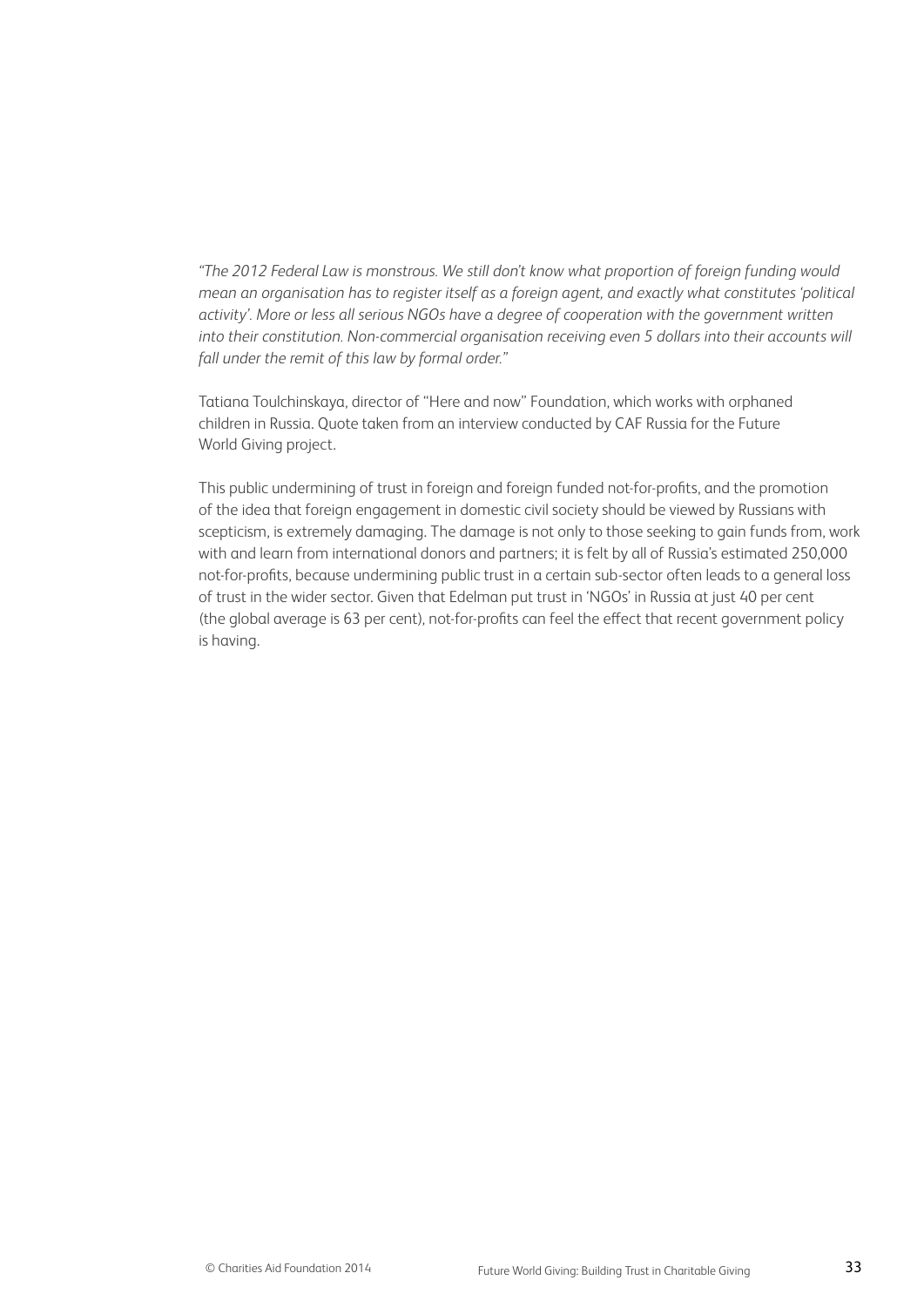# *Regulating Organisations Operating Abroad*

The distance between donor and beneficiary when NGOs receive the majority of their funding from overseas raises issues not only for maintaining donor trust in those countries where donations originate, but also for potential future donors in beneficiary countries. The development of a civil society with widespread public engagement in giving should be seen as a core goal for all those interested in sustainable development. As such, donors should seek to understand the effect that their giving has on public trust in beneficiary countries as part of their impact measurement requirements. In this context downward accountability to beneficiaries should be seen as an important output rather than merely good performance management practice.

But downward accountability is rarely prioritised to the extent that it should be. According to a 2006 survey by Keystone<sup>58</sup> 89 per cent of donors felt that it was 'critically important' (58 per cent) or 'important' (31 per cent) to factor the voices of beneficiaries into assessing the quality of performance. However, only 26 per cent of donors regularly asked for performance indicators to be designed with beneficiaries in mind.

In many developing nations, a reliance on not-for-profits has raised pressing issues around accountability as many of these not-for-profits are funded by donors from rich countries, who are more accountable to their donor agencies than to the people they serve. <sup>59</sup> Many organisations see asking for the views of beneficiaries as an important part of project evaluation but they are less likely to engage them in the planning phase. In other words, monitoring beneficiary satisfaction is seen as evidence for funders rather than a tool for genuine engagement. Whilst this fact is widely lamented in development circles, few make the link to the potential long-term damage it could be having on the future development of domestic philanthropy.

With massive long term growth forecast for many developing economies, governments should be holding international not-for-profits to account for the extent to which they are engaging beneficiaries – who may one day be donors themselves – in civil society. Not-for-profits are currently encouraged to engage beneficiaries to aid impact measurement and to identify improvements in service delivery. However, by making not-for-profits understand that by engaging beneficiaries fully, they can hasten the development of domestic philanthropy, governments could 'nudge' not-forprofits into more collaborative approaches.

Another underappreciated factor in how international organisations can build trust in giving is the example set by government aid agencies. Charitable giving to international causes does not exist in isolation from the wider context of cross border giving. Official Development Assistance is often seen as remote from public scrutiny in both donor and recipient countries.

<sup>58</sup> Downward accountability to 'beneficiaries': NGO and donor perspectives, Keystone, June 2006 www.keystonereporting.org

<sup>59</sup> Duhu. J, Strengthening Civil Society in the South: Challenges and Constraints - A Case Study of Tanzania, The International Journal, of Not-for-Profit Law, Volume 8, Issue 1, November 2005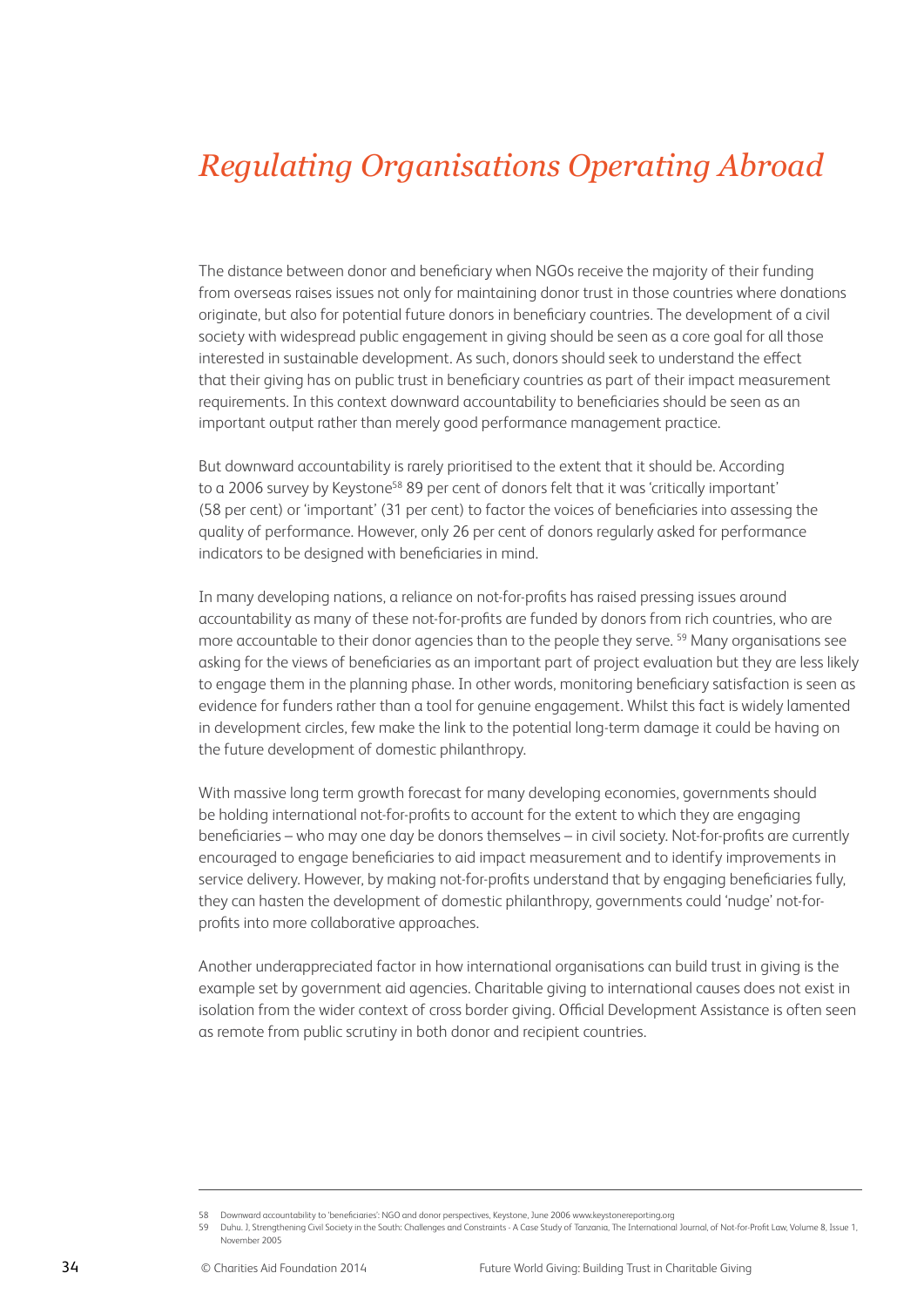A lack of transparency – whether perceived or real - and a lack of impact reporting can lead to public scepticism about the value of aid. Furthermore, when it comes to public understanding of overseas aid, the distinction between government assistance and private philanthropy is blurred. As a result, scepticism about one can be transferred to the other. This is another reason why governments have a responsibility to ensure that their aid spending is, and is seen to be, transparent. A first step should be to sign the International Aid Transparency Initiative and commit to publishing regular data. Yet to date, only 12 governments have done so.<sup>60</sup> In addition to making ODA data more transparent, governments should commit to opening aid spending up to external scrutiny. The recent creation of the Independent Commission for Aid Impact in the UK represents a decisive step towards improving the accountability of aid. A clear green, amber and red reporting system allows the public to easily understand whether a project is delivering against objectives.

#### *Recommendations*

Governments should ask not-for-profits to report on engagement with foreign beneficiaries, explaining the wider benefit that this has on the development of civil society.

Governments should allow for independent scrutiny of its foreign aid spending.

Governments should sign up to the International Aid Transparency initiative (IATI).

60 150 organisations publishing data to IATI, International Aid Transparency Initiative, online article **http://www.aidtransparency.net/news/150-organisations-publishing-data-to-iati**